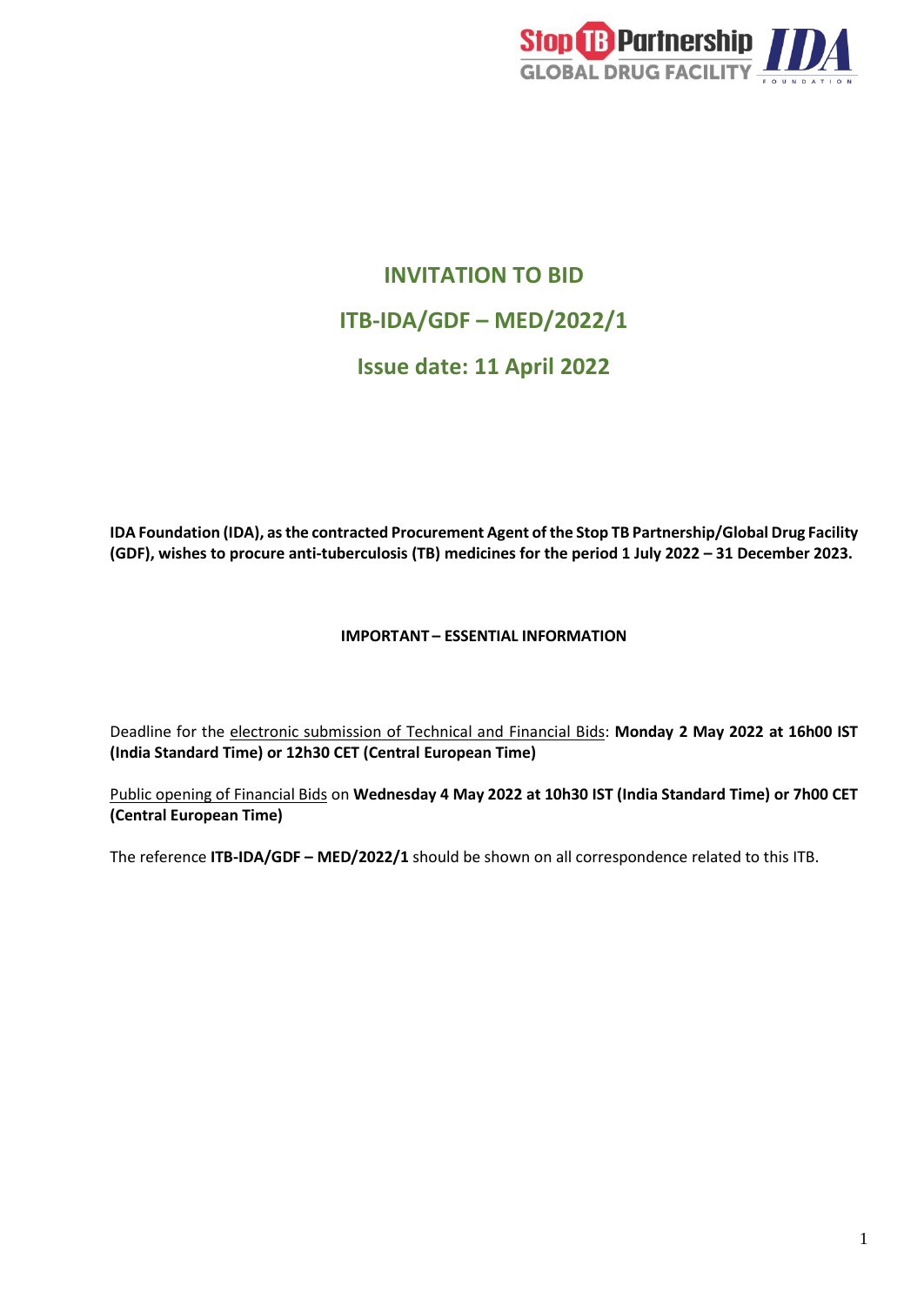

This ITB document consists of the following:

| 1.1.  |  |
|-------|--|
| 1.2.  |  |
| 1.3.  |  |
| 1.4.  |  |
| 1.5.  |  |
|       |  |
| 2.1.  |  |
| 2.2.  |  |
| 2.3.  |  |
| 2.4.  |  |
| 2.5.  |  |
| 2.6.  |  |
| 2.7.  |  |
| 2.8.  |  |
| 2.9.  |  |
|       |  |
| 3.1.  |  |
| 3.2.  |  |
| 3.3.  |  |
| 3.4.  |  |
| 3.5.  |  |
| 3.6.  |  |
| 3.7.  |  |
| 3.8.  |  |
| 3.9.  |  |
| 3.10. |  |
| 3.11. |  |
| 3.12. |  |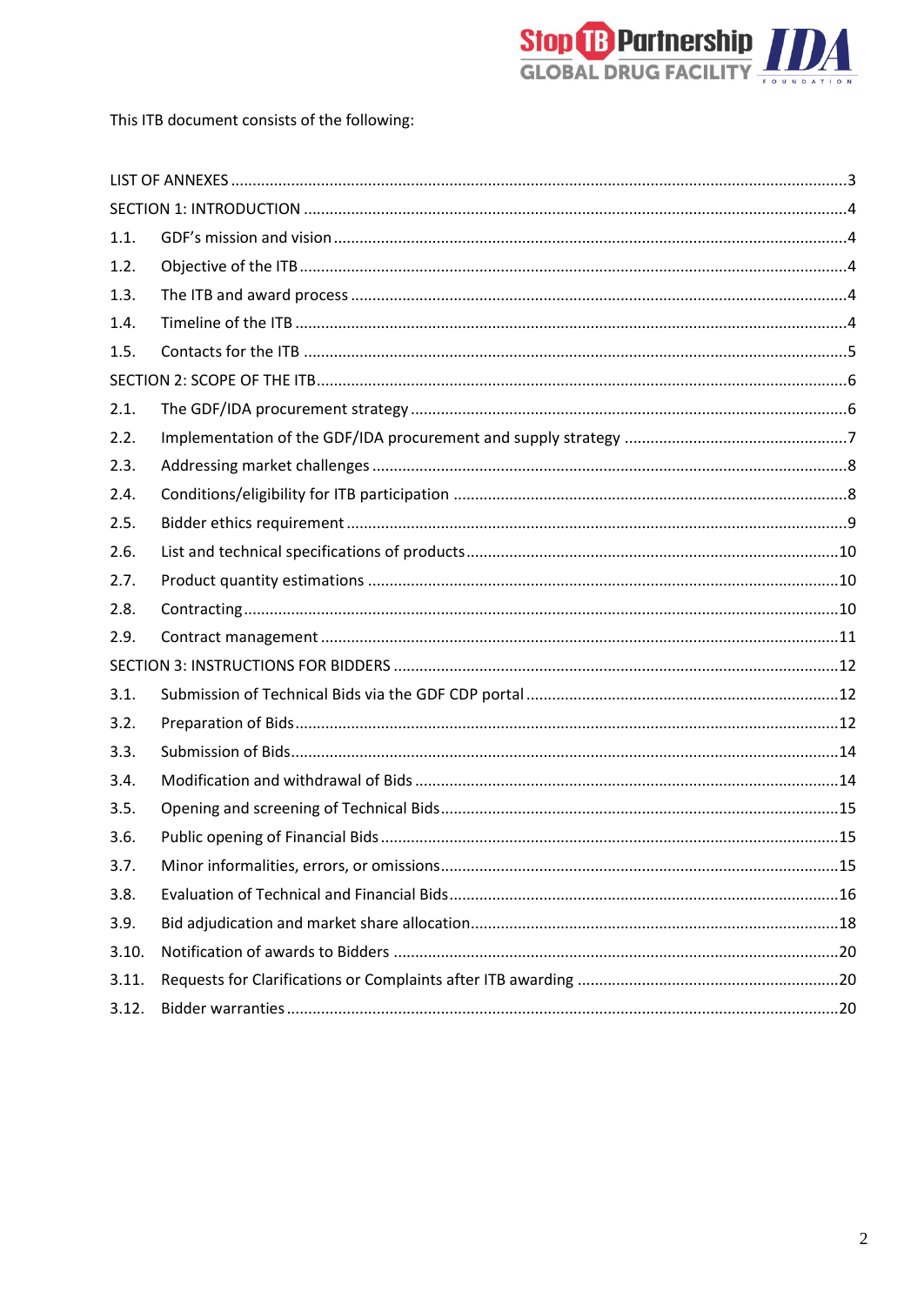

#### <span id="page-2-0"></span>**LIST OF ANNEXES**

Annex A1: Technical Bid Response Form for Cat I&III Kit A (Excel file) Annex A2: Financial Bid Response Form (Excel file) Annex B: List and technical specifications of products requested Annex C: List of priority countries for TB medicines registration Annex D: IDA model long-term agreement (LTA) Annex E: IDA Purchase general terms and conditions Annex F: IDA code of conduct Annex G: GDF access to supplier information for WHO PQP and ERP assessed TB medicines Annex H: Indicative non-binding estimated quantities of products requested Annex I: GMSDs address list Annex J: Global Drug Facility packaging artwork development guidelines Annex K: Form for Requests for Clarifications or Complaints after ITB awarding Annex L: CDP Technical tender submission - Instructions for use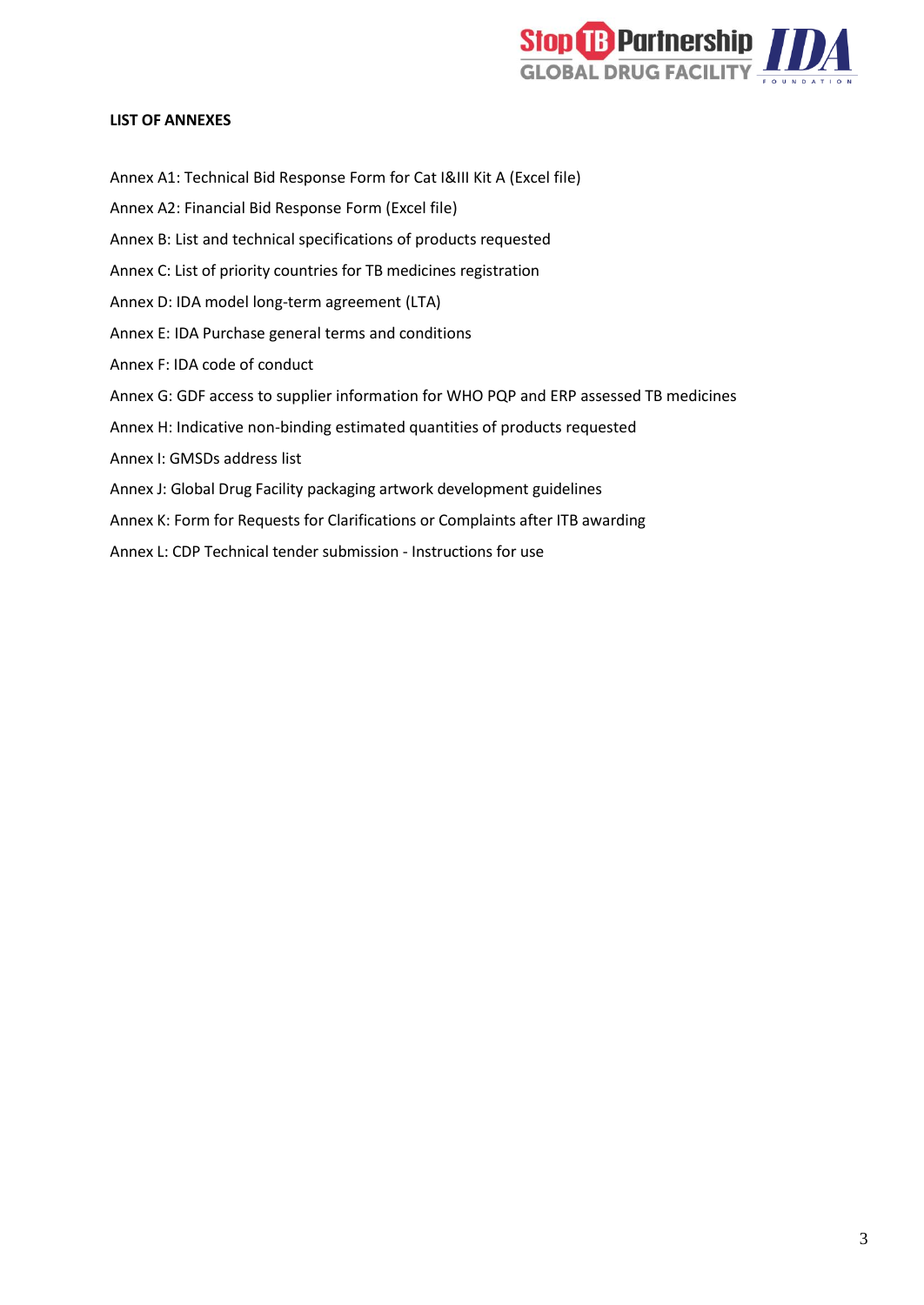

# <span id="page-3-0"></span>**SECTION 1: INTRODUCTION**

### <span id="page-3-1"></span>**1.1. GDF's mission and vision**

The mission of GDF is to facilitate worldwide, equitable access to TB products which should help countries meet their targets set and adopted by world leaders at the United Nations High Level Meeting on Tuberculosis in 2018.

Today, GDF is the **largest supplier of quality-assured TB products** in the public sector worldwide. Since its inception, GDF has supported and increased access to critical quality-assured TB products to 151 countries.

The key added value of GDF is to offer a **full package of services** for ensuring market availability, affordability, and provision of quality-assured TB products to countries in need, as well as to offer country support for facilitating access to and uptake of new medicines and diagnostic tools. GDF's services include active marketshaping, strategic procurement solutions, innovative logistics approaches, a Strategic Rotating Stockpile, preshipment inspection and quality control services, capacity-building and technical assistance.

As the largest public-sector purchaser, GDF is uniquely positioned to monitor and intervene in TB markets. Its market-monitoring and market-shaping work develops a transparent source of information to stakeholders and countries and provides downward pressure on the prices of TB products.

More information about GDF can be found at the following link <https://www.stoptb.org/facilitate-access-to-tb-drugs-diagnostics/global-drug-facility-gdf>

# <span id="page-3-2"></span>**1.2. Objective of the ITB**

The purpose of this ITB is to select a panel of suppliers who will enter into a long-term agreement (LTA) with IDA Foundation (IDA), the contracted Procurement Agent of Stop TB Partnership/GDF, to supply the TB medicines specified in Annex B of this ITB document.

# <span id="page-3-3"></span>**1.3. The ITB and award process**

The ITB and award process consists of five (5) steps:

- In Step 1, Bidders prepare and submit Bids according to the terms and conditions stated in this ITB document, particularly in sections 3.2, 3.3 and 3.4;
- In Step 2, there is a public opening of the Financial Bids, as stated in section 3.6;
- In Step 3, GDF/IDA evaluates the Technical and Financial Bids of eligible Bidders/TB medicines, as outlined in section 3.8;
- In Step 4, GDF/IDA adjudicates and allocates the market share per awarded Bidder, as stated in section 3.9;
- In Step 5, eligible Bidders are notified of the awards, as stated in section 3.10.

### <span id="page-3-4"></span>**1.4. Timeline of the ITB**

| <b>Activity</b>                          | <b>Scheduled Time - Deadline</b>                                                                          |
|------------------------------------------|-----------------------------------------------------------------------------------------------------------|
| ITB launch/web-publishing                | Monday 11 April 2022                                                                                      |
|                                          | Request for clarification on the ITB (section   Deadline: Friday 15 April 2022, 17h00 IST (India Standard |
| 3.2.8                                    | Time) or 13h30 CET (Central European Time)                                                                |
| GDF/IDA<br>reauests<br>responses to      | for   Deadline: Thursday 21 April 2022, 17h00h IST (India                                                 |
| clarification on the ITB (section 3.2.9) | Standard Time) or 13h30 CET (Central European Time)                                                       |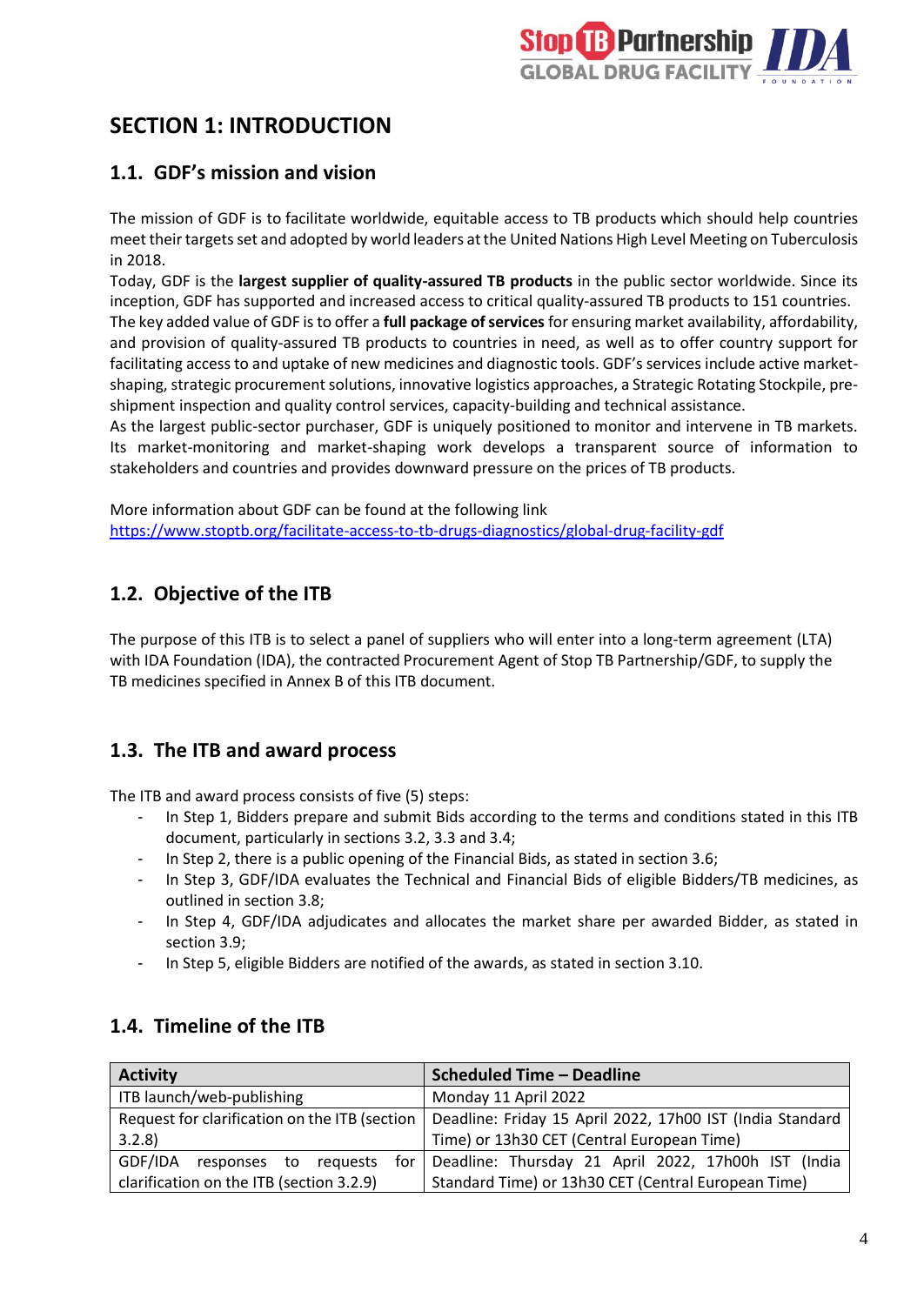

| All questions/clarification related to CDP       | Deadline: Friday 29 April 2022, 14h00 IST (India Standard          |
|--------------------------------------------------|--------------------------------------------------------------------|
| portal                                           | Time). or 10h30 CET (Central European Time)                        |
| submission<br>Electronic<br>(via<br>0f<br>email) | Deadline: Monday 2 May 2022, 16h00 IST (India Standard             |
| Technical and Financial Bids, in separate        | Time) or 12h30 CET (Central European Time)                         |
| emails                                           | Bids received after the stipulated date and time will be rejected. |
| (sections 3.3.4 and 3.3.5)                       |                                                                    |
| Public opening of Financial Bids                 | Wednesday 4 May 2022 at 10h30 IST (India Standard Time)            |
| (section 3.6)                                    | or 7h00 CET (Central European Time)                                |
| Evaluation of Technical and Financial Bids       | From Wednesday 4 May 2022 to Friday 6 May 2022                     |
| (section 3.8)                                    |                                                                    |
| Adjudication and market share allocation         | Monday 9 May 2022                                                  |
| (section 3.9)                                    |                                                                    |
| Notification of awards to Bidders                | by Thursday 19 May 2022                                            |
| (section 3.10)                                   |                                                                    |

- 1.4.1. GDF/IDA reserves the right to cancel this ITB, change the scheduled times of the ITB's key activities, revise the ITB and any of its schedules, or not make any awards by issuing an amendment to this ITB. GDF/IDA will not be held liable for any compensation demanded by Bidders for the costs involved in Bid preparation.
- 1.4.2. All amendments to this ITB will be posted on the GDF website at <https://www.stoptb.org/suppliers/procurement-notices> and the IDA website at https://www.idafoundation.org/blog.
- 1.4.3. It is the Bidder's responsibility to consult the GDF and IDA websites to ensure that they are aware of any amendments to and additional information regarding this ITB.

# <span id="page-4-0"></span>**1.5. Contacts for the ITB**

All correspondence in relation to this ITB should be sent to:

- Mrs Kirsten van der Vleuten, Programme Manager, IDA Foundation, [at](mailto:sdejongh@idafoundation.org)  [kvdvleuten@idafoundation.org,](mailto:sdejongh@idafoundation.org) with copy to
- Dr Magali Babaley, GDF [S](mailto:joubertonf@who.int)trategic Procurement and Business Intelligence Manager, at [magalib@stoptb.org](mailto:magalib@stoptb.org)
- Mrs Nigorsulton Muzafarova, GDF Lead Quality Officer, at [nigorsultonm@stoptb.org](mailto:nigorsultonm@stoptb.org)
- Dr Kaspars Lunte, GDF Global Sourcing Officer, at [kasparsl@stoptb.org](mailto:kasparsl@stoptb.org)
- For CDP related question/queries, please contact Dr Magali Babaley, [magalib@stoptb.org](mailto:magalib@stoptb.org) and Dr Kaspars Lunte, [kasparsl@stoptb.org](mailto:kasparsl@stoptb.org)

**ATTENTION: The Bids should NOT be submitted to the above staff emails. For Bid submission, please use the two (2) dedicated email addresses given in sections 3.3.4 and 3.3.5.**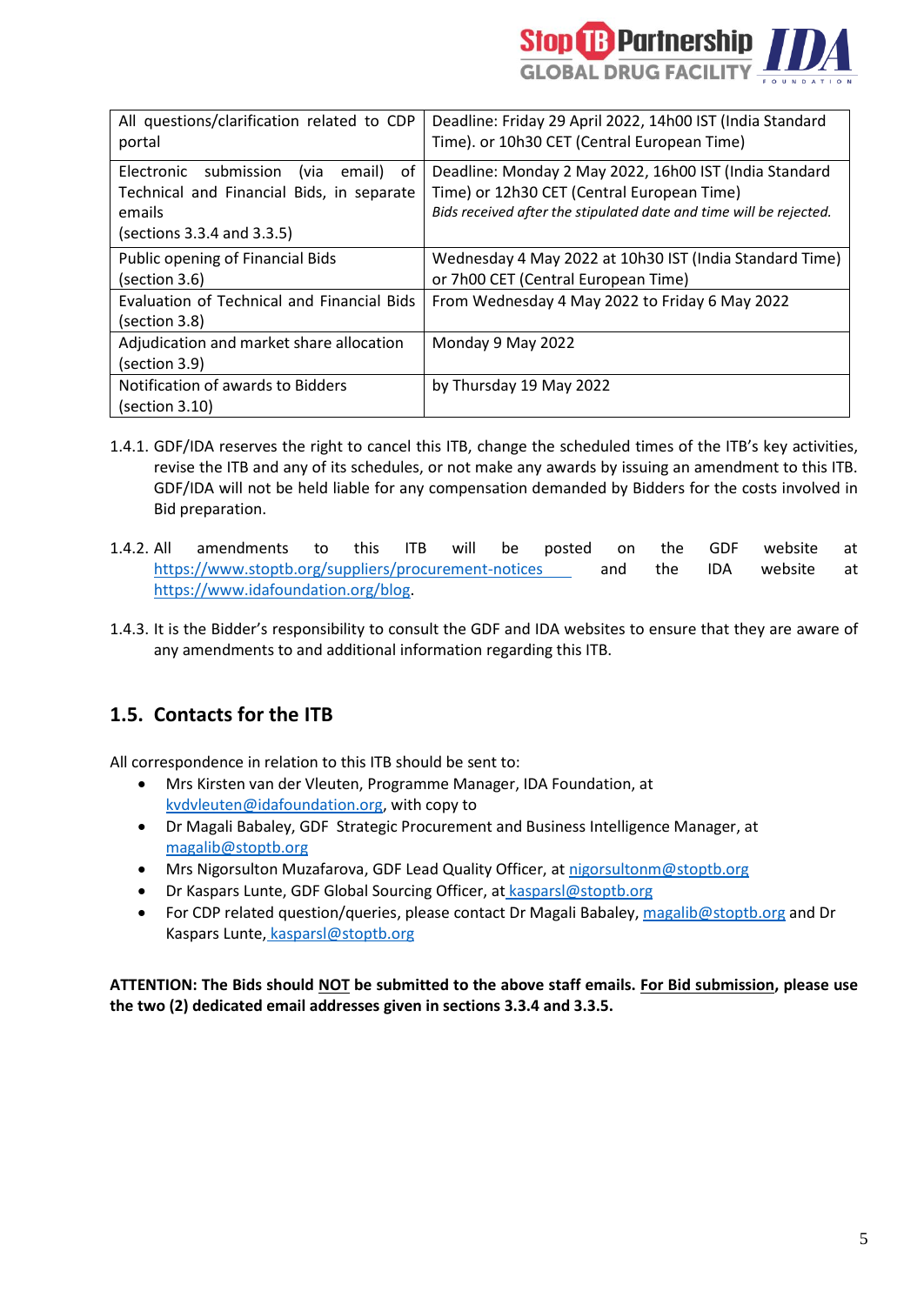

# <span id="page-5-0"></span>**SECTION 2: SCOPE OF THE ITB**

### <span id="page-5-1"></span>**2.1. The GDF/IDA procurement strategy**

- 2.1.1. The GDF/IDA procurement strategy for TB medicines and related products has been developed with specific key objectives to support Goal 3 of the Stop TB Partnership's Operational Strategy. This Goal seeks to ensure uninterrupted access to quality-assured TB products at the optimum price, while simultaneously maintaining a sustainable and competitive market.
- 2.1.2. The GDF/IDA procurement strategy consolidates the results of market analysis and discussions with manufacturers, GDF clients, the Global Fund and GDF donors, and technical partners.
- 2.1.3. The key principles of the GDF/IDA procurement strategy are the best interest of GDF and its partners, the best value for money, and an effective competition, fairness, integrity, and transparency. These principles have been developed with the aim:
	- a. To maintain a sustainable and predictable supply of the needed TB medicines and related products.
	- b. To maintain sufficient suppliers in the market through sourcing strategies, by understanding and supporting suppliers' interests and by encouraging new suppliers to enter the market.
	- c. To ensure affordable and competitive pricing through competitive, fair, and transparent tenders, supplier engagement strategies and the minimization of supplier production costs through improved GDF/IDA forecasts and procurement planning.
	- d. To ensure reliable supply through improved supplier performance. In this regard GDF uses a set of Key Performance Indicators (KPIs) and information which cover supplier's timely readiness of products, supplier's responsiveness, collaboration, and communication with GDF/IDA.
	- e. To increase supplier engagement in sufficient production capacity in order to ensure supply security by improving demand visibility through improved GDF/IDA forecasts.
	- f. To enable supply flexibility through a reduction in supplier delivery lead times. Suppliers are encouraged to implement different approaches to decrease their delivery lead times such as, consignment stock, increased production capacity and multiple sources of API
	- g. To limit the risk of expirations and write-offs by encouraging suppliers to extend product shelf life (to 60 months where applicable).
	- h. To reduce supply chain risks by encouraging suppliers to register their products in countries.
- 2.1.4. GDF and Environmental Sustainability Strategy: Environmental degradation through pollution, antimicrobial resistance and climate change are issues of concern because they disproportionately affect people in countries where TB medicines are manufactured and supplied. As a procurer of TB medicines and diagnostics, GDF relies on the environmental sustainability standards and policies of its suppliers. In its efforts to build and strengthen a sustainable supply chain, GDF will in the future embed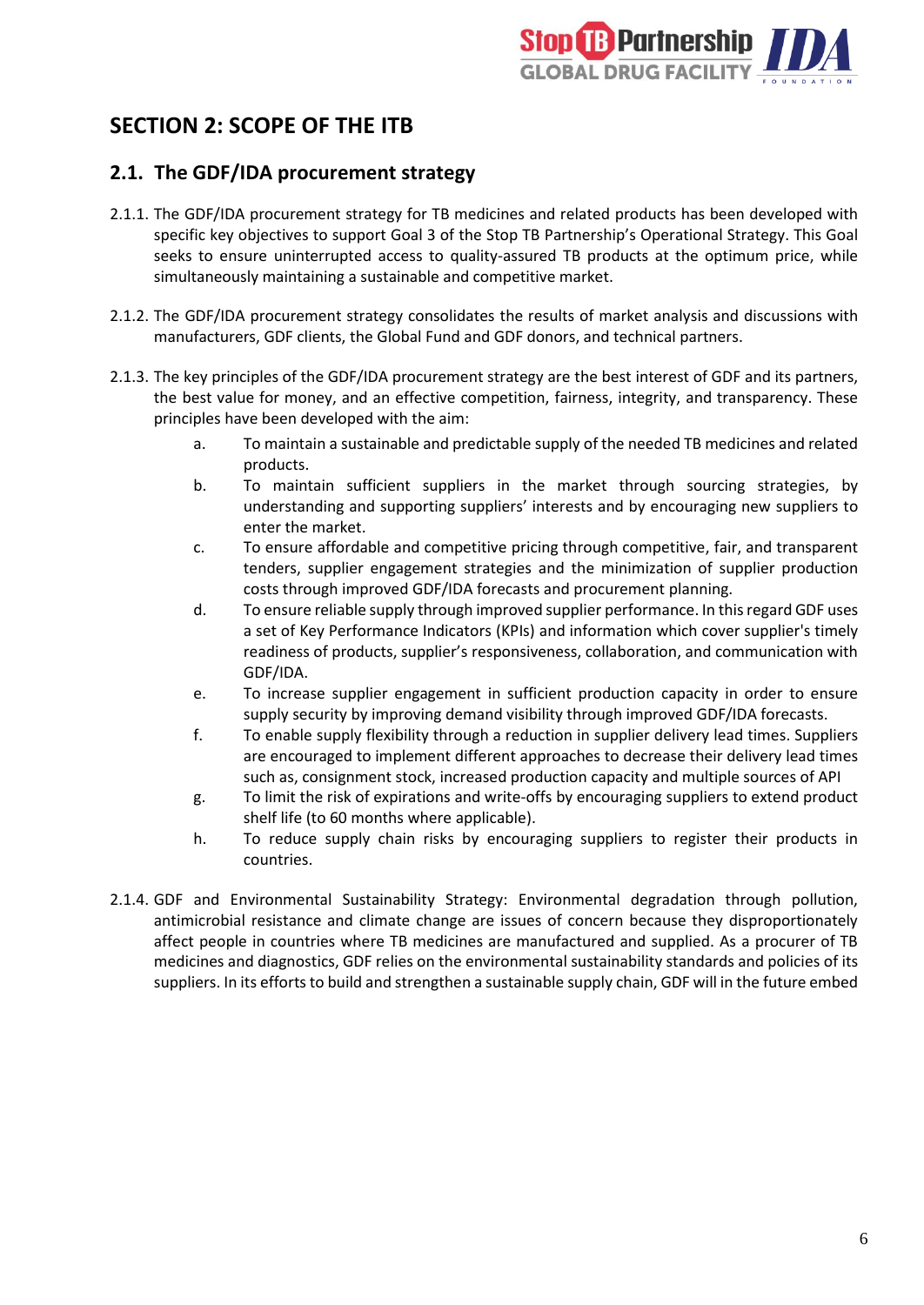

environmental criteria into contractual requirements to encourage environmentally sustainable and competitive markets whilst ensuring uninterrupted access to TB medicines and diagnostics.

- 2.1.5. To this end, GDF/IDA suppliers are encouraged to:
	- a. Follow WHO global strategy on health, environmental and climate change
	- b. Equally embed environmental sustainability requirements on their upstream sources of APIs and excipients (ensuring sustainable and environmentally respectful production processes)
	- c. Implement policies on environmentally sustainable waste management and energy efficiency
	- d. Where possible adopt and implement international standards on environmental sustainability, including respective third-party certifications such as ISO 14001:2015
	- e. Identify areas of opportunity, redesign packaging specifications with a view to reduce finished product waste whilst **maintaining the quality of the product.**

### <span id="page-6-0"></span>**2.2. Implementation of the GDF/IDA procurement and supply strategy**

- 2.2.1. GDF has analyzed the list of needed TB medicines and related products against its procurement strategy and has defined different priorities per product, also considering the maturity of the product versus the changing treatment guidelines. While affordability and supplier's performance remain priorities for GDF/IDA, supplier production capacity, batch size, Minimum Order Quantity (MOQ) product shelf life, number of countries in which the TB medicine is registered and supplier's responsiveness, collaboration, and communication have also emerged as priorities. Addressing these priorities will allow GDF/IDA to increase supply flexibility and security, improve client satisfaction and decrease supply chain risks.
- 2.2.2. GS1 global supply chain standards are used for product identification, labelling and data exchange in order to enable innovation in supply chain efficiency and effectiveness. GDF/IDA will continue to work closely with awarded partners and stakeholders to follow up on the implementation of GS1 standards and location identification for medicines and other health products, to upload product master data attributes to the GDSN (Global GS1 network). This will improve the traceability and end-to-end visibility of health care products throughout the supply chain.
- 2.2.3. GDF also recognizes that it needs to further develop its supplier engagement strategy in order to improve its partnership and collaborative activities with suppliers and thus create additional value for both parties.
- 2.2.4. GDF operational objectives to enhance collaboration with suppliers are:
	- a. To improve the GDF/IDA order cycle by better scheduling orders to suppliers;
	- b. To adapt replenishment orders and production capacity to smooth peaks in the ordering pattern;
	- c. To provide suppliers with more reliable and accurate forecasts and information on market evolution, especially following policy changes.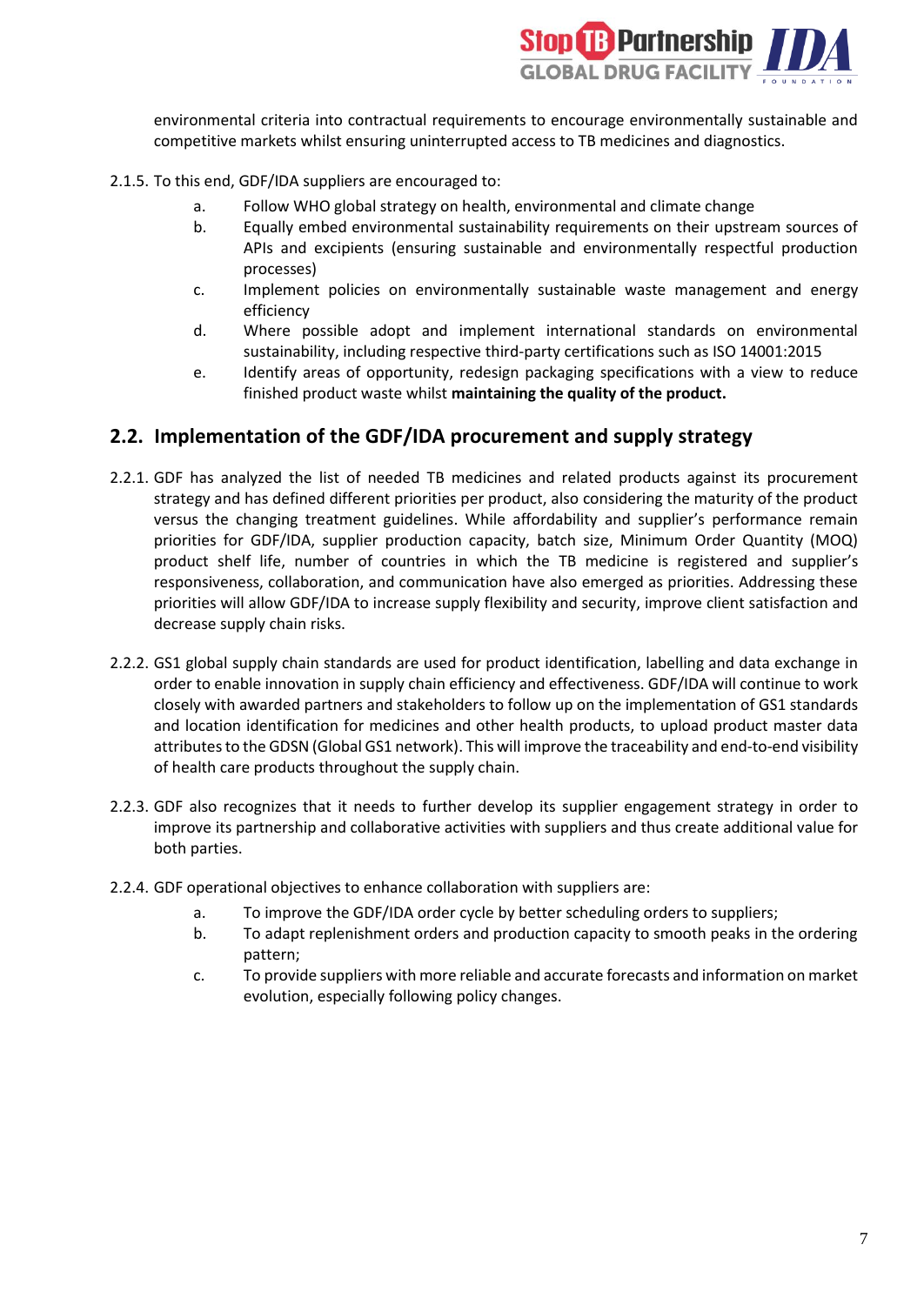

- 2.2.5. GDF/IDA has four categories of delivery flows and places purchase orders (POs) with suppliers accordingly:
	- a. Direct Shipment PO: POs to purchase and directly deliver Products from supplier premises to countries for a specific Client's order, including direct shipment to India or
	- b. Consolidation PO: POs to purchase and deliver Products from supplier premises to the IDA's warehouse for consolidation of Products/cross docking before shipment to countries for a specific Client's order, or
	- c. SRS PO: POs to purchase and deliver Products from supplier premises to IDA's warehouse to build the Strategic Rotating Stockpile (SRS) or replenish Products in the SRS or
	- d. Consignment PO: POs to purchase and deliver Products from supplier premises to IDA's warehouse for the consignment stock.
- 2.2.6. Of the 117 countries that received deliveries of TB medicines via GDF in 2021, 21 countries represent 80% of the total value of TB medicines for Drug-resistant TB (SLDs) and/or TB medicines for Drugsusceptible TB (FLDs) delivered (class A countries). Due to the small number of class A countries, variable demand and lack of seasonality, there is no stable ordering pattern per product.

### <span id="page-7-0"></span>**2.3. Addressing market challenges**

GDF is carefully monitoring market developments, specifically:

- 2.3.1. The application of a fee by the World Health Organization (WHO) Prequalification Programme (PQP). This fee structure was implemented in January 2017 and appliesto both first-time product applications and the maintenance of products on the WHO List of Prequalified Medicines. Thanks to joint efforts, WHO PQP has accepted a fee waiver system for many TB products in order to ensure long-term price security. The list of products eligible for fee waivers has been published at **<https://extranet.who.int/pqweb/medicines/prequalification-procedures-and-fees>** (and may be amended from time to time by WHO PQP). Given that manufacturers of listed products may apply for a waiver of the annual fees, GDF will not consider WHO PQP fees to be an additional cost burden for manufacturers. The supplier base for TB products is stable, and in general GDF anticipates trends towards sustainable and/or reduced prices. Hence, in cases where a higher price is offered for a product against previous tender price, GDF reserves the right to ask suppliers to provide a justification for price increase and GDF will evaluate the reasonableness of the higher price offered.
- 2.3.2. Product demand may change with updates to WHO recommendations captured in WHO Consolidated Guidelines on tuberculosis. The current WHO Consolidated Guidelines on Drug-Resistant TB recommend the use of all-oral regimens. The use of amikacin and streptomycin are reserved for when an all-oral regimen cannot be designed.

# <span id="page-7-1"></span>**2.4. Conditions/eligibility for ITB participation**

- 2.4.1. This ITB is open to Bidders who are authorized by relevant regulatory authorities to manufacture, distribute, and export medicines.
- 2.4.2. IDA and GDF reserve the right to verify the financial soundness of Bidders, unless this information has been provided within the previous 12 months; for example, the ratio of current assets/liabilities for the previous 3 years must be greater than 1, as substantiated by audited financial reports. GDF/IDA may request Bidders to submit their most recent audited financial statements, statutes, registry excerpts from the respective chamber of commerce, and quality and environmental management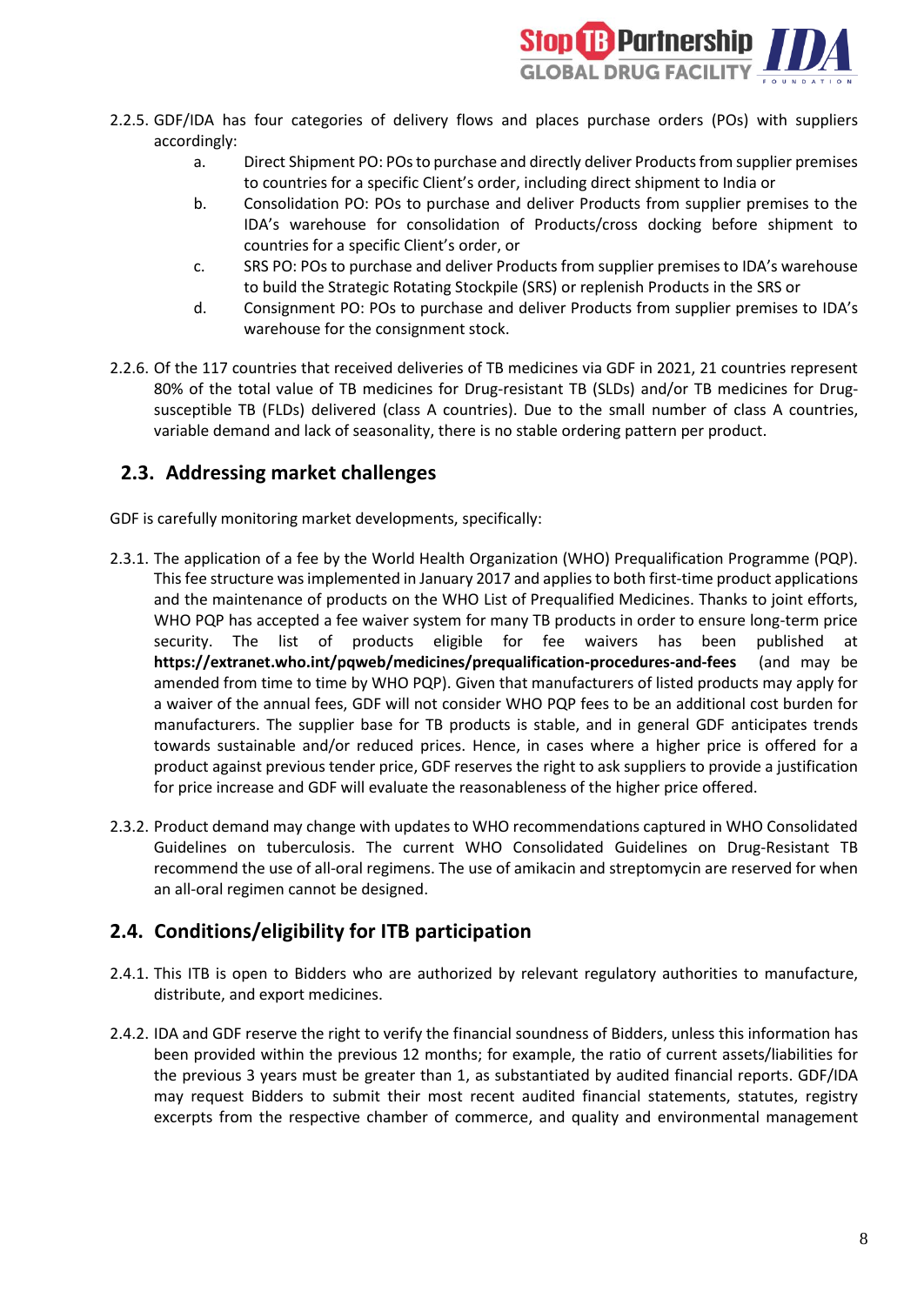

system certificates. It is in the interest of the Bidders, if requested, to provide information that is as complete as possible. This information may also be used by GDF/IDA in the Bid adjudication process.

- 2.4.3. Only Bidders with products that comply with the GDF Quality Assurance Policy [\(https://www.stoptb.org/suppliers/quality-assurance](https://www.stoptb.org/suppliers/quality-assurance) ) are eligible to participate in this ITB.
- 2.4.4. A Bid submitted for a product that has not received regulatory approval in accordance with the GDF Quality Assurance policy will not be considered for the ITB evaluation.
- 2.4.5. Bidder/s who expect their product(s) to be compliant with the GDF Quality Assurance policy at least three (3) working days before the day of public opening of the Financial Bids, must use CDP Portal to register their product in the FPP In-Market module (see article 3.1) and as soon the status "Approved" is received by GDF for the product, to submit the Technical Bid for this ITB. Bidders without CDP Portal access must alert GDF on the need to receive log-in credentials to create new product entry in CDP Portal by writing to the contacts indicated in section 1.5 at least five (5) working days before the day of public opening of the Financial Bids. Late submissions may be invalidated.
- 2.4.6. This ITB should not be construed as a contract or a commitment of any kind. This ITB in no way implies the acceptance of the Bid, nor obligates GDF/IDA to award a contract, nor does it commit GDF/IDA to pay any costs incurred in the preparation and submission of the Bid(s).
- 2.4.7. Bidders shall be responsible for and bear their own costs, expenses and liabilities arising in connection with the preparation and submission of a Bid and their involvement in the ITB process. GDF/IDA will under no circumstances be held liable for any such costs incurred by Bidders, whether direct or indirect, regardless of the outcome of the procurement process or whether the procurement process is cancelled, altered, or postponed for any reason.
- 2.4.8. Bidders are not required to bid for all products. However, Bidders are encouraged to bid for as many eligible products as possible.
- 2.4.9. By participating in this process, Bidders agree to the legal terms and conditions as stated in this ITB document. There is no arrangement or understanding between GDF/IDA and any Bidder with respect to this ITB other than what is outlined in this document.
- 2.4.10. Bidders shall comply with IDA's [purchase general terms and conditions.](http://www.un.org/Depts/ptd/sites/dr7.un.org.Depts.ptd/files/files/attachment/page/2014/February%202014/conduct_english.pdf)

### <span id="page-8-0"></span>**2.5. Bidder ethics requirement**

- 2.5.1. GDF/IDA requires that all Bidders maintain the highest standard of ethics throughout the entire ITB process, as well as for the duration of any LTA that may be signed as a result of this process.
- 2.5.2. Therefore, all Bidders must represent and warrant that they:
	- a. Comply with IDA's code of conduct for suppliers
	- b. Have not unduly obtained or attempted to unduly obtain confidential information in connection with the ITB process;
	- c. Have no conflict of interest that would prevent them from entering into a contract with GDF/IDA;
	- d. Have not engaged or attempted to engage in any Proscribed Practices in connection with this ITB process or the LTA that may be awarded as a result of this process. For the purposes of this provision, Proscribed Practices are defined as corrupt, fraudulent, coercive, collusive and unethical practices, and obstruction.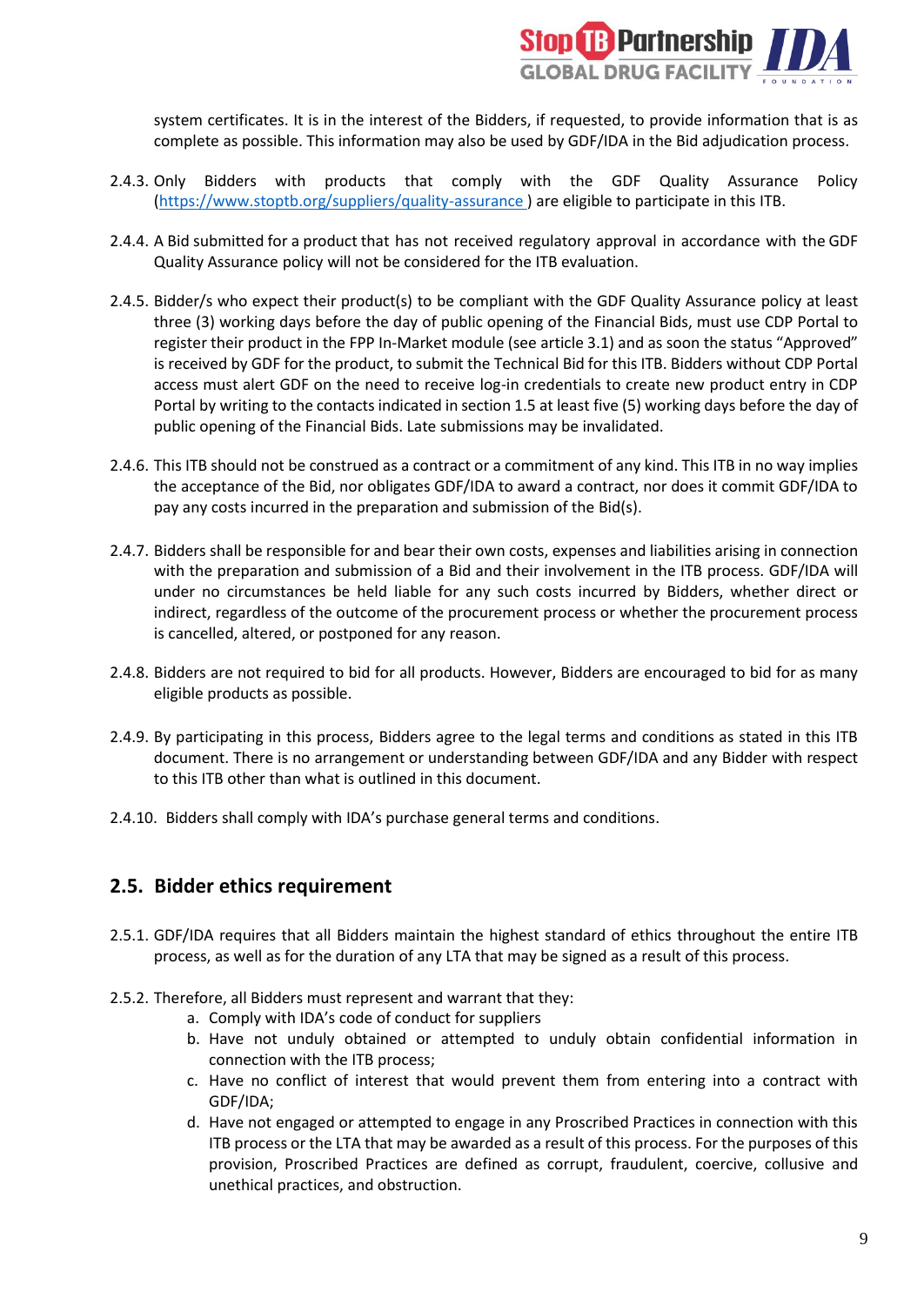

# <span id="page-9-0"></span>**2.6. List and technical specifications of products**

- 2.6.1. Bidders are invited to submit Bids for the products that are listed and specified in *Annex B – List and technical specifications of products requested*.
- 2.6.2. The products listed in Annex B will be allocated to selected suppliers based on the outcomes of this ITB.

### <span id="page-9-1"></span>**2.7. Product quantity estimations**

2.7.1. The total estimated quantity of products covered by this ITB is indicated in *Annex H - Indicative nonbinding estimated quantities of products requested*. Please note that the estimations provided in Annex H are only indicative and should not be considered a volume commitment. Actual quantities to be ordered can vary, hence GDF/IDA cannot make any guarantees.

### <span id="page-9-2"></span>**2.8. Contracting**

- 2.8.1. On behalf of GDF, IDA intends to sign LTAs with awarded suppliers as per the results of the ITB.
- 2.8.2. For contractual and technical provisions, LTAs with suppliers will be issued according to the *Annex D - IDA's model LTA*, *Annex E - IDA's purchase general terms and conditions* and *Annex F - IDA's code of conduct*.
- 2.8.3. Any purchases will be made against a Purchase Order (PO) issued by IDA in accordance with the terms and conditions of the LTA.
- 2.8.4. While Bids will be adjudicated on an EXW (EX-Works) basis, as stated in section 3.2.5.2, LTAs will be issued by IDA with three Incoterms (2020): EXW (Ex-Works), FCA (Free Carrier Alongside) and DAP (Delivered at Place) prices, including offloading for Indian supplies to Government Medical Store Depots (GMSDs) situated in Delhi, Chennai, Hyderabad, Mumbai, Karnal, Kolkatta and Guwahati. Detailed GMSD addresses are provided in *Annex I - GMSDs address list*.
- 2.8.5. LTAs will be valid for an initial term from 1 July 2022 until 31 December 2023. They will begin on the commencement date and expire at midnight on the expiry date, unless terminated earlier in accordance with the provisions of the LTA. For Expert Review Panel (ERP)-approved products, the LTA will be subject to early termination if the product's ERP approval is not renewed or is cancelled.
- 2.8.6. After the initial term, IDA may request the supplier to renew the LTA for a consecutive term/s of up to 12 months, based on the same terms and conditions. IDA will give the supplier written notice of its intention to renew the LTA no less than sixty (60) calendar days prior to the LTA's expiry date. GDF/IDA may also provide the supplier with product forecast(s) for the next period/s. Based on the above:
	- a) The supplier shall notify IDA in writing, within forty-five (45) calendar days before the end of the initial Term about the price maintenance or proposed price increase/reduction. If the supplier proposes a price increase, it must provide a well-documented justification to GDF/IDA for consideration.
	- b) IDA shall notify the supplier in writing within twenty (20) calendar days of receiving the above notice as to whether it agrees to the revised prices. In the case of a price increase, GDF/IDA will be entitled to revise existing market share allocations.
	- c) If parties agree to the revised prices, the LTA shall be amended accordingly, if the parties do not agree to the revised prices, the LTA shall not be extended.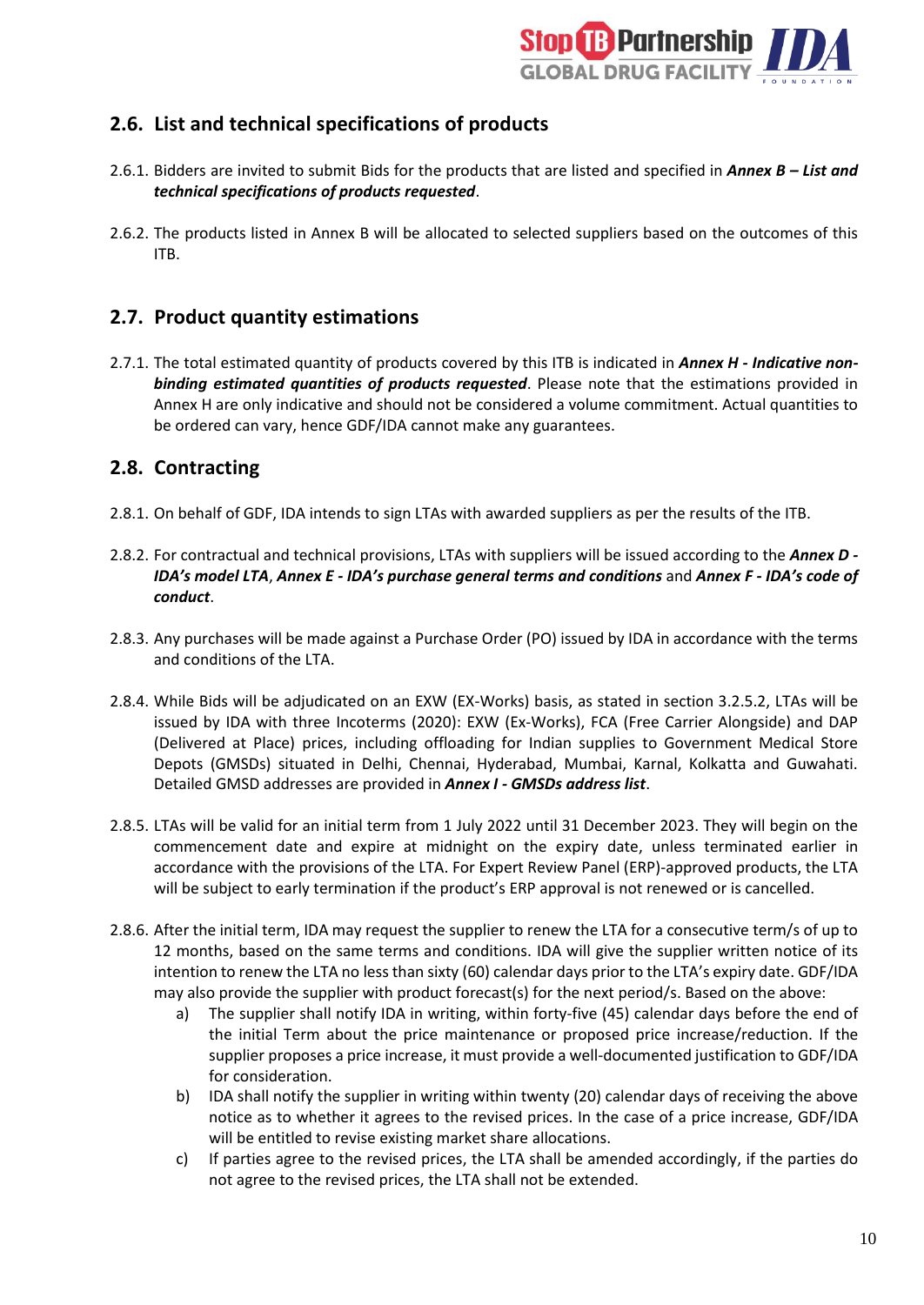

### <span id="page-10-0"></span>**2.9. Contract management**

During the LTA period:

- 2.9.1. Every three months, GDF/IDA will monitor and report on the suppliers' performance, focusing on promised delivery lead time (promised date of goods readiness versus actual date of goods readiness) and compliance with the guaranteed delivery lead time as stated in the Technical Bid. Delivery lead time is defined as the length of time from when IDA places a PO with the supplier to when the products are available for dispatch at the supplier's premises along with the full set of shipping documents (invoice, packing list, CoA and other documents) as specified in the PO. This includes, but is not limited to, production planning, production/purchase of API, Key starting material, packaging materials, manufacturing period and suppliers internal batch release. In addition, GDF/IDA will monitor the responsiveness, collaboration and communication of the suppliers with GDF/IDA (including but not limited to timely confirmation of PO placed by GDF/IDA, timely feedback on the PO status, timely provision of requested documents, compliance with the Quality Control and Pre-Shipment Inspection requirements and communicating to GDF/IDA as soon as possible in the case of challenges in delivering the products, with a concrete action plan/timelines to mitigate/avoid risk of delays). Outcomes of supplier performance measurements will be used to discuss performance improvements with suppliers and to re-assess market share allocation during the LTA period (section 3.9.9)
- 2.9.2. GDF/IDA may issue new tenders for specific products when:
	- a) Current supplier(s) are deemed unable to deliver the orders due to insufficient production capacities, or
	- b) A product had only one eligible Bidder at the time of the ITB, but additional quality sources have become available during the LTA period, or
	- c) There is a combination of a) and b), or
	- d) GDF/IDA and suppliers fail to agree on a proposed price increase, or
	- e) at the discretion of GDF/IDA to ensure supply security of product/s.
- 2.9.3. GDF/IDA may conduct investigations related to any aspect of the ITB awards at any time during the term of the LTA and for a period of 3 years following the expiration or termination of the LTA. The supplier shall provide its full and timely cooperation with any such inspections, audits or investigations. Such cooperation includes the supplier making available its personnel and any relevant documentation, including copies of any test results or quality control reports, at reasonable times and on reasonable conditions, and granting access to the premises used for the production, testing and packaging of the products and to its personnel. The supplier shall require its agents, including its attorneys, accountants or other advisors, to reasonably cooperate with any inspections, post-payment audits or investigations carried out by GDF/IDA.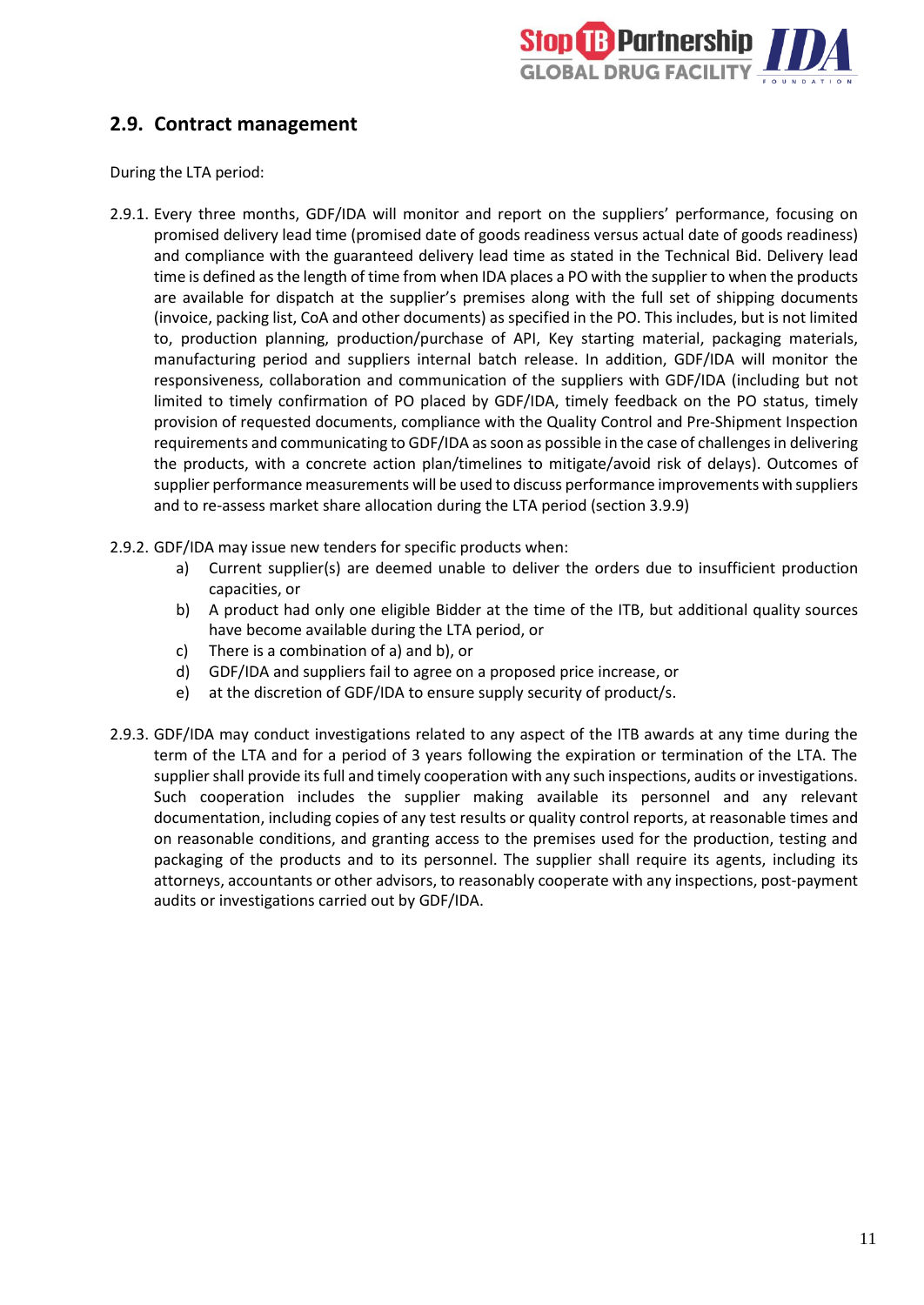

# <span id="page-11-0"></span>**SECTION 3: INSTRUCTIONS FOR BIDDERS**

### <span id="page-11-1"></span>**3.1. Submission of Technical Bids via the GDF CDP portal**

- 3.1.1. GDF has launched its Central Data store and analysis Platform (CDP) Portal end of 2021 with the aim to improve the collection and validation of TB medicines-related data/information submitted by suppliers in the CDP Portal. The data/information collected (via WebForms) and validated by GDF based on supporting documentation uploaded in the CDP Portal by suppliers, are related to the Finished Pharmaceutical Product (FPP) in the market and the country registration status of the FPP. In April 2022, GDF has released a new functionality in the CDP Portal – "GDF Tender/ Technical Tender Submission" module that allows suppliers to prepare and automatically generate the requested Technical Bid Response Form and TB medicines country registration Response Form (both in Excel format) based on the list of TB medicines required by GDF for the tender and the list of supplier's TB medicines approved in the CDP portal. Thus, thanks to the CDP Portal, the Technical Bid submission is now automated for suppliers, and GDF/IDA will only receive via the CDP Portal Technical Bids that meet its QA and technical requirements.
- 3.1.2. GDF is currently developing additional functionalities that will allow suppliers for future GDF/IDA tenders, to also submit via the CDP Portal their Technical Bid for Cat I&III Kit A, as well as their Financial Bid.

### <span id="page-11-2"></span>**3.2. Preparation of Bids**

- 3.2.1. Bidders shall complete the following Forms:
	- 3.2.1.1. For the **Technical Bid**:
		- a. Bidder is requested to use the GDF CDP Portal for the preparation and submission of its Technical Bid, except for the Cat I&III Kit A if offered (see below). Bidder is requested to complete the Web-Forms in the CDP Portal under "**GDF Tender / Technical Tender Submission**" module. *Technical Bid Response Form* and *TB medicines country registration Response Form* (both in an Excel file) will be automatically generated in the CDP and can be checked by the Bidder before submission. Bidder is requested to refer to the *Annex L: CDP Technical tender submission - instructions for use*, to prepare its technical bid via the CDP Portal.
		- b. Only if Cat I&III Kit A is offered, Bidder shall complete the *Annex A1 - Technical Bid Response Form for Cat I&III Kit A* (Excel file) and provide requested supporting documentation. If no Cat I&III Kit A is offered, completion of Annex A1 is not required. Failure to provide all information and supporting documentation requested in Annex A1 for Cat I&III Kit A may lead to the rejection of the Bid for this product.
		- c. Bidder is requested to complete, date, and sign the *Annex G - GDF access to supplier information for WHO PQP and ERP assessed TB medicines*(PDF file). If the Bidder only offers SRA approved product/s, the Bidder is requested to send Annex G with the mention "Non applicable".
	- 3.2.1.2. For the **Financial Bid**:
		- a. *Annex A2 – Financial Bid Response Form* (Excel file)
- 3.2.2. **GDF Packaging**: GDF requests that products supplied by the supplier be in GDF packaging. For all information regarding GDF packaging requirements, the Bidder is requested to refer *to Annex J – GDF packaging artwork development guidelines* and sections 11 and 12 of *Annex D – IDA model LTA*.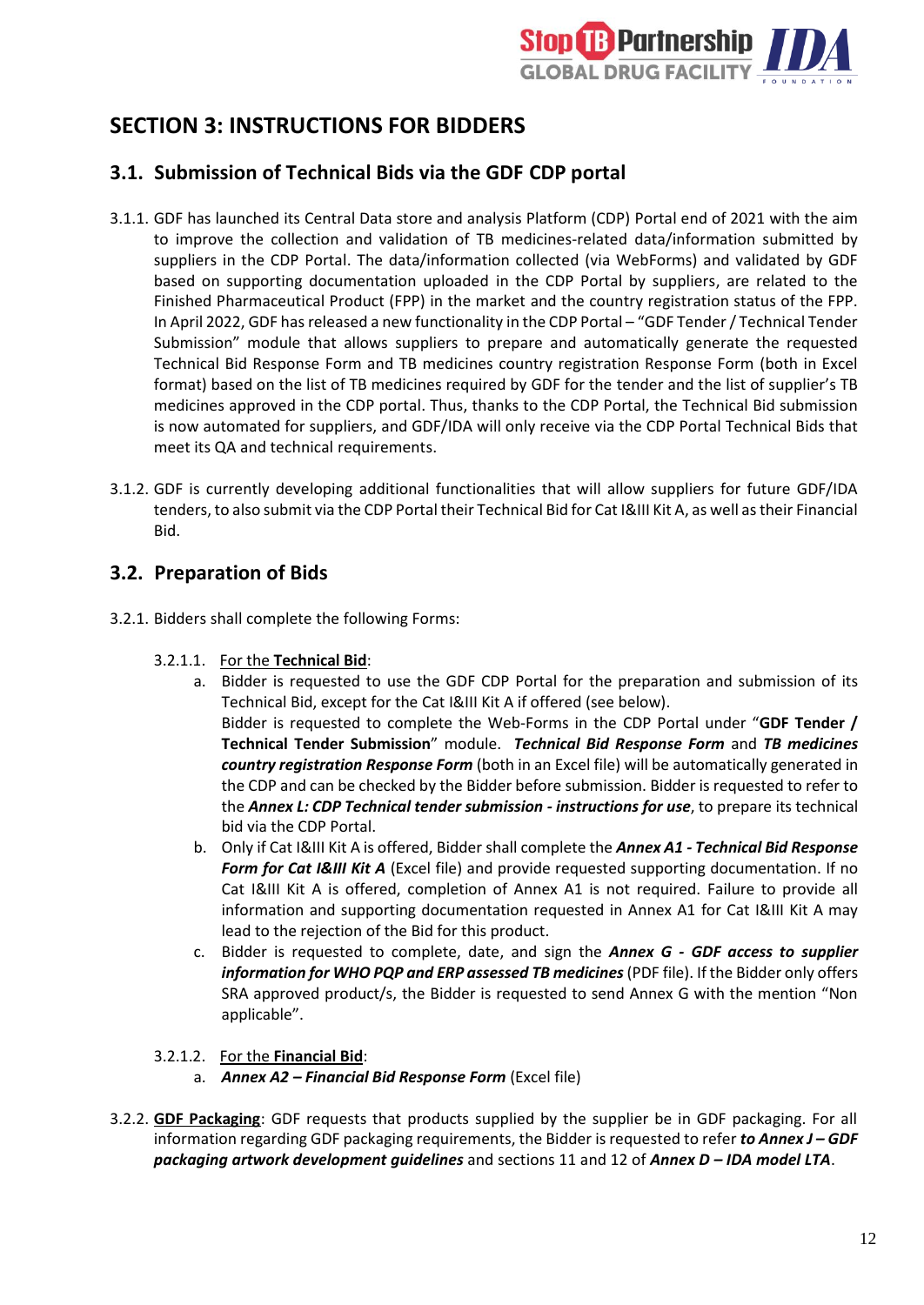

3.2.3. **Samples**: IDA/GDF reserves the right to ask the Bidder for free, non-returnable samples of products (primary and secondary packaging) for the purposes of this ITB. Failure to provide, in a timely manner, samples or documentation requested by GDF/IDA may lead to rejection of the Bid.

### 3.2.4. **Prices and discounts**: In *Annex A2 – Financial Bid Response Form*, Bidder is requested to:

- 3.2.4.1. Provide unit prices of the packaging offered, in US Dollars only. Bids will be evaluated in US Dollars only. Failure to quote in US Dollars may lead to the rejection of the Bid. The Bidder must ensure that the cost of transportation packaging (shrink wrapping and palletization) is included in the price offered for the product(s). Unit prices provided will remain firm but subject to the right to review as outlined in section 2.8.6 of the ITB and in article 4 of the *Annex D – IDA model LTA*.
- 3.2.4.2. Advise if additional discounts are applicable for high-volume purchases; if so, these should be specified.
- 3.2.4.3. Advise if any other discounts other than those mentioned in section 3.2.4.2 are applicable; if so, these should be specified.

### 3.2.5. **INCOTERMS:**

- 3.2.5.1. Bidder is requested to quote unit prices in accordance with the following delivery Incoterms (2020): EXW (Ex-Works), FCA (Free Carrier Alongside) and DAP<sup>1</sup> (Delivered At Place) prices, including offloading for Indian supplies to Government Medical Store Depots (GMSDs) situated in Delhi, Chennai, Hyderabad, Mumbai, Karnal, Kolkatta and Guwahati. Detailed GMSD addresses are provided in *Annex I - GMSDs address list*.
- 3.2.5.2. The EXW prices will be used to assign the points for the Financial Bid evaluation, as stated in article 3.8.3.
- 3.2.5.3. Products for which the Bidder does not provide a DAP price for India may not be considered for Indian supplies; therefore, the Bidder may not be considered for market share allocations as awarded.
- 3.2.5.4. Failure to quote in accordance with the requested Incoterms (EXW, FCA and DAP including offloading) may lead to rejection of the Bid.

#### 3.2.6. **Registration of supplier's TB medicines in countries**:

- 3.2.6.1. As countries continue to assume increasing responsibility for the financing of TB medicines, product registration has become a key requirement for many of them. For some countries, product registration became a mandatory requirement. The GDF/IDA technical evaluation of tender submissions will therefore give points per registered product according to the following:
	- Products whose registration is confirmed by supporting documents (the more the countries a product is registered in, the higher the number of points given)
- 3.2.6.2. Only country registration of a product with the Quality Status required for this ITB (i.e., WHO prequalified, or SRA or ERP approved, and approved by GDF in the CDP Portal will be considered for the ITB evaluation.
- 3.2.7. **Validity of the Bids**: Bids should be valid for a period of no less than 90 days from the Bid submission date.
- 3.2.8. **Bidders' requests for clarification related to this ITB**: Any requests for clarification in relation to this ITB should be sent by email to the contacts provided in section 1.5 by the deadline stated in section 1.4.
- 3.2.9. **GDF/IDA responses to requests for clarification related to this ITB**: IDA will respond to any requests for clarification received prior to the deadline stated in section 1.4 in one joint email response to all Bidders after the closing date for clarification requests by the deadline stated in section 1.4.

 $1$  DAP including and excluding taxes, customs clearance if applicable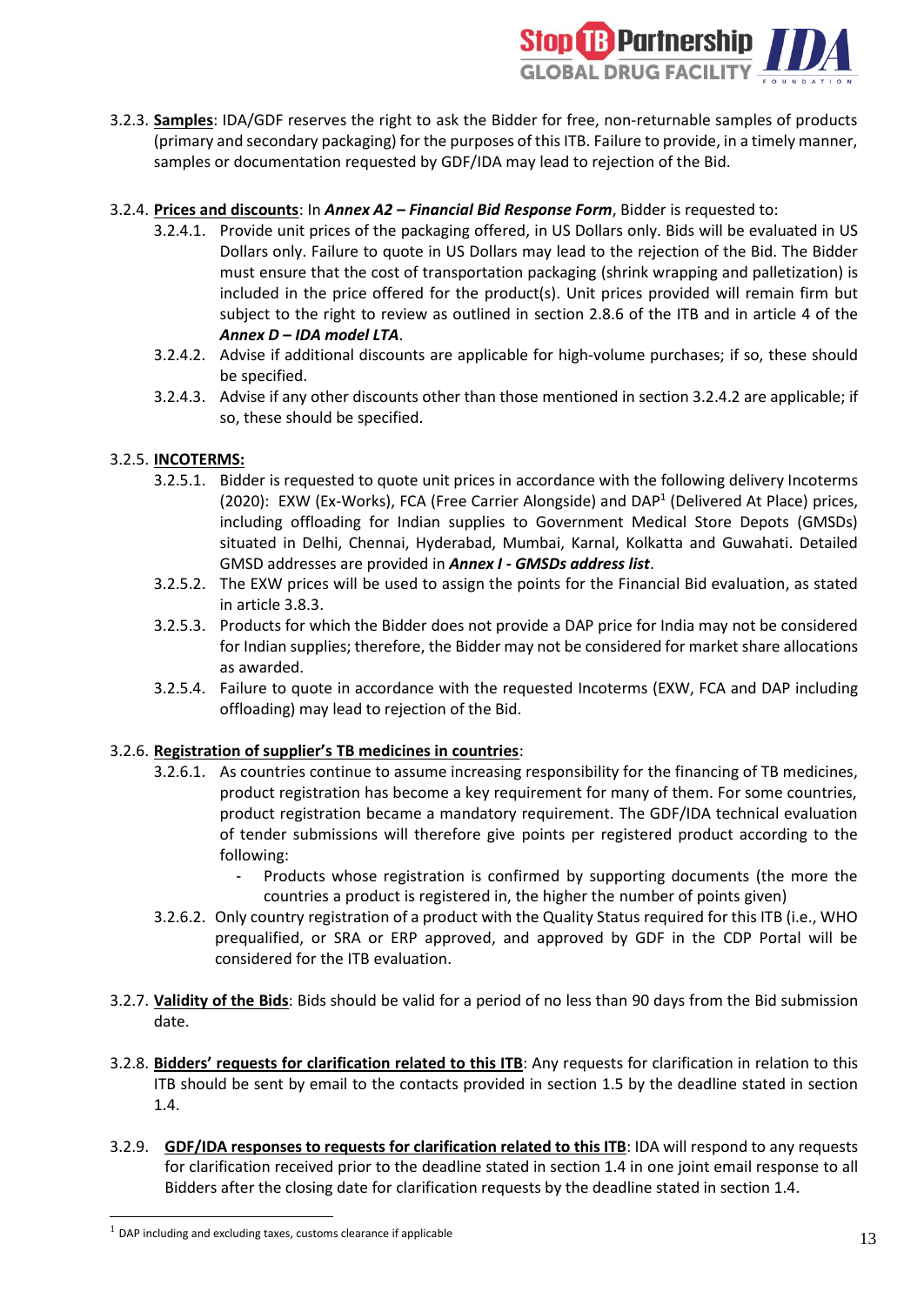

### <span id="page-13-0"></span>**3.3. Submission of Bids**

- 3.3.1. **The Technical Bid** submitted by Bidders shall contain the following documents
	- 3.3.1.1. The *Technical Bid Response Form* (Excel file) automatically generated by the CDP GDF Tender / Technical Tender Submission module after completion of the Web-Forms by the Bidder
	- 3.3.1.2. The *TB medicines country registration Response Form* (Excel file) automatically generated by the CDP GDF Tender / Technical Tender Submission module after completion of the Web-Forms by the Bidder

The Technical Bid Response Form (Excel file) and TB medicines country registration Response Form (Excel file) will be automatically sent to the dedicated Technical Bid email address (see article 3.3.4 below) once the Bidder submit its Technical Bid via the CDP portal.

- 3.3.1.3. Only if Cat I&III Kit A is offered, *Annex A1 - Technical Bid Response Form for Cat I&III Kit A* (Excel file) duly completed by Bidder plus supporting documentation requested.
	- 3.3.1.4. *Annex G - GDF access to supplier information for WHO PQP and ERP assessed TB medicines*, duly completed, dated, and stamped by the Bidder (PDF file) and uploaded in the CDP GDF Tender / Technical Tender Submission module. If the Bidder only offers SRA approved product/s, the Bidder is requested to upload Annex G with the mention "Non applicable".

Annex A1 (if Cat I&III Kit A is offered) and Annex G shall be sent by the Bidder to the dedicated technical bid email address (see article 3.3.4 below). Thus, Annex G must be uploaded in CDP portal and also need to be sent by email.

- 3.3.2. **The Financial Bid** submitted by Bidder shall contain the following document**:** 3.3.2.1. *Annex A2 – Financial Bid Response Form* (Excel file), duly completed by the Bidder
- 3.3.3. Failure to submit the above documents requested for the Technical and/or Financial Bid may result in rejection of the Bid.
- 3.3.4. The Technical Bid shall be sent in a separate email to **GD[FtechnicalBid@idafoundation.org](mailto:technicalbid@idafoundation.org)** by the electronic submission deadline in accordance with section 1.4. The Technical Bid is sent automatically to this email address via the CDP portal, except for the Annex A1 (if Cat I&III Kit A is offered) and for Annex G for which the Bidder is requested to send these Annexes via email to the dedicated email address above. The subject of the email shall be "**supplier name + ITB-IDA/GDF – MED/2022/1 – Technical Bid**".
- 3.3.5. The Financial Bid (Annex 2) shall be sent by the Bidder in a separate email to **GD[FfinancialBid@idafoundation.org](mailto:financialbid@idafoundation.org)** by the electronic submission deadline in accordance with section 1.4. The subject of the email should be "**supplier name + ITB-IDA/GDF – MED/2022/1 – Financial Bid**".
- 3.3.6. Failure to follow the instructions given in sections 3.3.4 and 3.3.5 may result in rejection of the Bid received.

### <span id="page-13-1"></span>**3.4. Modification and withdrawal of Bids**

3.4.1. Bidders are expected to examine all schedules and instructions pertaining to the Bid. Failure to do so will be at the Bidder's own risk. Bidders acknowledge that GDF/IDA and/or its staff make no representations or warranties (expressed or implied) as to the accuracy, correctness, or completeness of this ITB or any other information provided to the Bidders.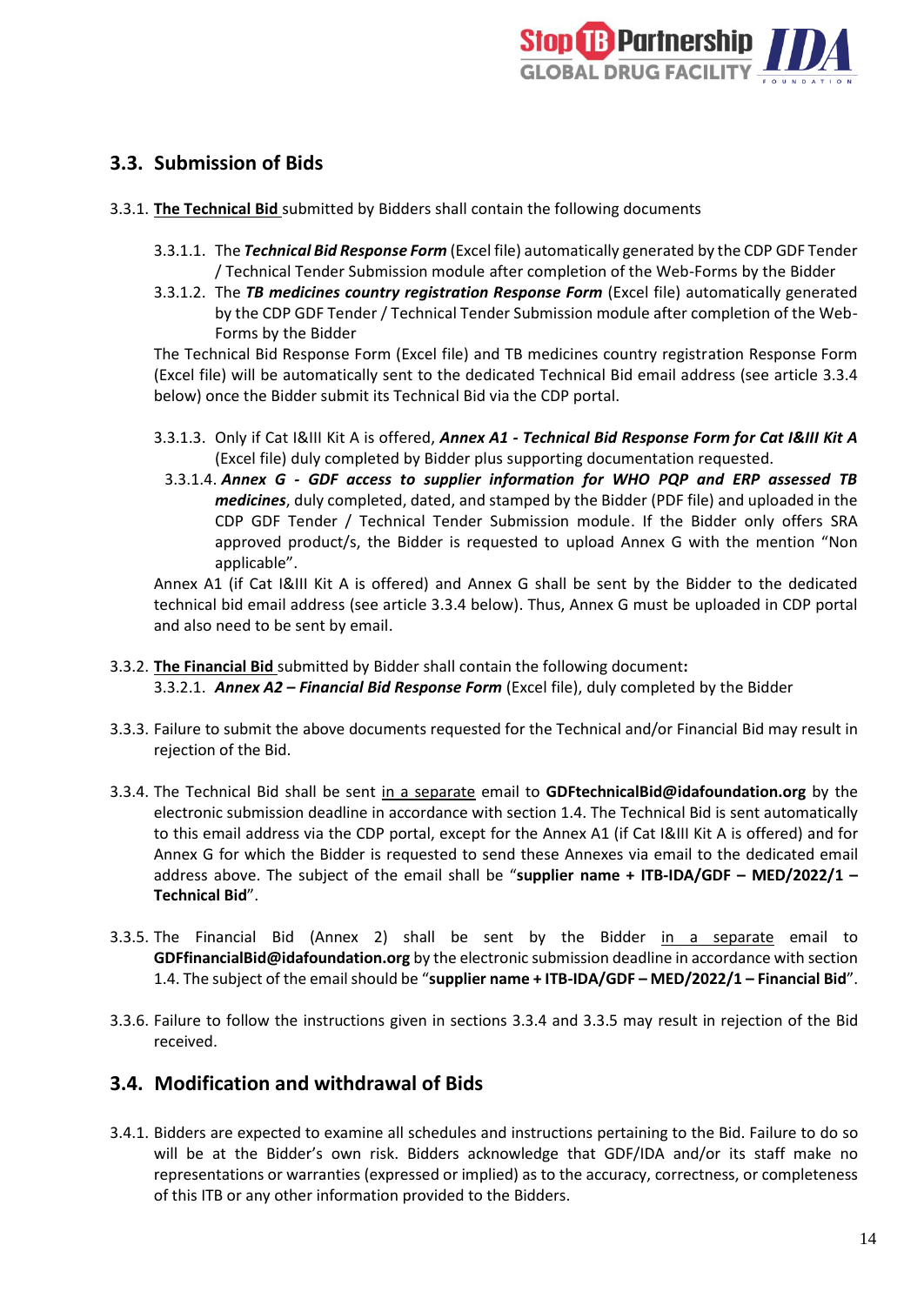

- 3.4.2. Any changes to the Technical and/or Financial Bid must be sent by email to the relevant email addresses (refer to sections 3.3.4 and/or 3.3.5) prior to the deadline for electronic submission as stated in section 1.4. Bidders must clearly indicate that it is a modification that supersedes the earlier Bid or clearly state the changes from the original Bid. Please refer to the *Annex L: CDP Technical tender submission - instructions for use* for modification of a technical bid already submitted via the CDP portal.
- 3.4.3. Bidders may withdraw their Bid only prior to the deadline for electronic submission stated in section 1.4 through a written request. After the deadline, the Bid will remain valid.

# <span id="page-14-0"></span>**3.5. Opening and screening of Technical Bids**

- 3.5.1. This step only applies for the Technical Bids for Cat I&III Kit A given that the submission is not done via the CDP Portal. For other products the screening is done via the CDP portal.
- 3.5.2. After the deadline to electronically submit Technical Bids, GDF/IDA will open and screen the Technical Bids for the Cat I&III Kit A to confirm that:
	- 3.5.2.1. Annex A1 is provided and duly completed
	- 3.5.2.2. Requested supporting documentation is provided
	- 3.5.2.3. Annex G is provided and duly completed, dated, and signed
	- 3.5.2.4. Bidders and Cat I&III Kit A offered are eligible according to section 2.4.

GDF/IDA may reject any Bids that do not comply with the requirements listed in section 3.5.2.

3.5.3. Bids for Cat I&III Kit A that are rejected during the screening of the Technical Bids will not be considered for evaluation. Consequently, the corresponding Financial Bids will not be opened during the public opening of Financial Bids.

### <span id="page-14-1"></span>**3.6. Public opening of Financial Bids**

3.6.1. GDF/IDA will organize a public opening of the Financial Bids for Bidders at IDA Foundation's office in Mumbai at below address, at the date and time specified in section 1.4. IDA will ensure remote connection via internet if requested by Bidder/s 3 working days prior to the public opening.

IDA TRADING FOUNDATION PVT. LTD. floor-6, plot-122, mistry bhavan, dinshaw wachha road, churchgate, Mumbai - 400020 landmark - next to HR college

- 3.6.2. Representatives of the United Nations, non-governmental organizations and donor organizations may send an email request to participate in the Financial Bid opening to the contacts listed in section 1.5.
- 3.6.3. Bidders should note that the public opening of Financial Bids is the only occasion on which information related to competitors' pricing per product will be publicly announced.

### <span id="page-14-2"></span>**3.7. Minor informalities, errors, or omissions**

3.7.1. Provided that a Bid is substantially compliant, GDF/IDA may waive any minor informalities, errors, or omissions in the Bid, if they are a matter of form and not substance and can be corrected or waived without being prejudicial to other Bidders.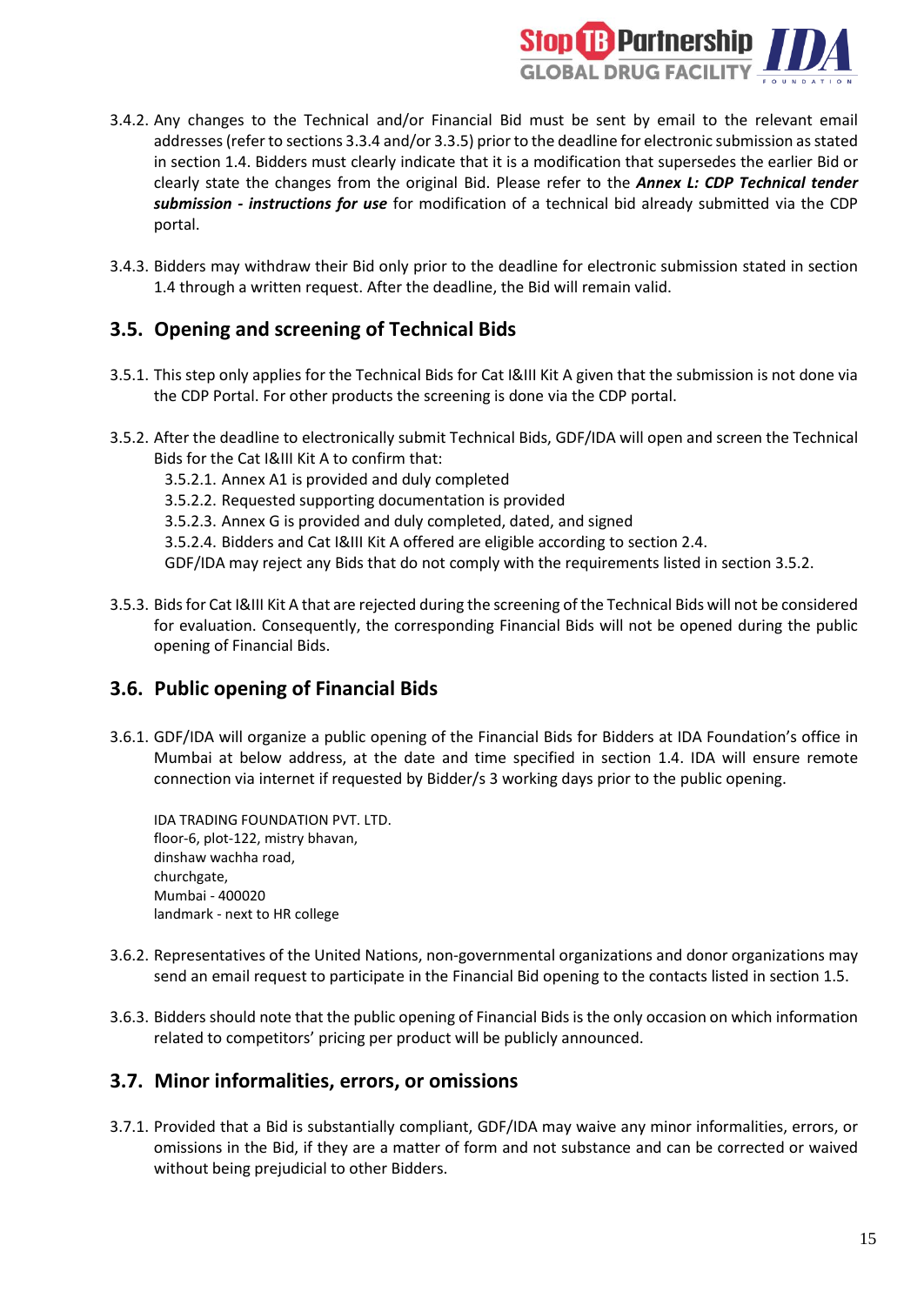

3.7.2. Provided that a Bid is substantially compliant, GDF/IDA may ask the Bidder to submit the necessary information or documentation within a reasonable period of time in order to rectify minor informalities, errors or omissions in the Bid.

### <span id="page-15-0"></span>**3.8. Evaluation of Technical and Financial Bids**

- 3.8.1. A Bid Evaluation Committee will carry out the evaluation and assignment of scores according to the evaluation criteria for the Technical and Financial Bids. This Committee will consist of at least three members, with at least one representative from IDA and two representatives from GDF. The Committee will convene at the scheduled time stated in section 1.4. Additional independent parties may be invited to observe the evaluation process under a strict confidentiality agreement with GDF/IDA.
- 3.8.2. Evaluation will be conducted based on the cumulative analysis of the Technical and Financial Bids, with a weighting of 40% for the Technical Bid and 60% for the Financial Bid.
- 3.8.3. The total maximum number of points Bidders may receive for their Bid is as follows:
	- $\checkmark$  Technical Bid: 40 points
	- $\checkmark$  Financial Bid: 60 points
- 3.8.4. The evaluation criteria and scoring methodology used to determine the total number of points that Bidders may receive for their Technical and Financial Bids are as follows:

| <b>FINANCIAL EVALUATION CRITERION</b>                                               | <b>Scoring methodology</b>                                                                                                                                                                                                                                                                                                                                                                                    |  |
|-------------------------------------------------------------------------------------|---------------------------------------------------------------------------------------------------------------------------------------------------------------------------------------------------------------------------------------------------------------------------------------------------------------------------------------------------------------------------------------------------------------|--|
| (Maximum 60 points)                                                                 |                                                                                                                                                                                                                                                                                                                                                                                                               |  |
| Price per basic unit (tablet, vial) (lowest) *                                      | The maximum number of points (60) will be allocated to the<br>supplier with the lowest price offered for the product. Prices<br>offered from other Bidders will receive points in reverse<br>proportion according to the following formula:<br>Points for the Financial Bid being evaluated =<br>[Maximum number of points for Financial Bid] x [lowest<br>pricel<br>[Price of Financial Bid being evaluated] |  |
| <b>TECHNICAL EVALUATION CRITERIA</b>                                                | <b>Scoring methodology</b>                                                                                                                                                                                                                                                                                                                                                                                    |  |
| (Maximum 40 points)                                                                 |                                                                                                                                                                                                                                                                                                                                                                                                               |  |
| The breakdown of the 40 points per criterion will                                   |                                                                                                                                                                                                                                                                                                                                                                                                               |  |
| be done per product and can vary per product                                        |                                                                                                                                                                                                                                                                                                                                                                                                               |  |
| based on the market situation                                                       |                                                                                                                                                                                                                                                                                                                                                                                                               |  |
| Past delivery lead time performance (highest) **                                    | For these 5 criteria, the maximum number of points will be                                                                                                                                                                                                                                                                                                                                                    |  |
| Total shelf life of product (highest) ***                                           | allocated to the supplier with the highest result for the                                                                                                                                                                                                                                                                                                                                                     |  |
| Number of product registrations in countries<br>(highest)                           | criterion being evaluated for the product. Other Bidders will<br>receive points in reverse proportion according to the<br>following formula:<br>Points for the result of the criterion being evaluated =                                                                                                                                                                                                      |  |
| Supplier's responsiveness, collaboration, and<br>communication score (highest) **** | [Maximum number of points for the criterion] x [Result for<br>the Criterion being evaluated]<br>[highest result for the criterion]                                                                                                                                                                                                                                                                            |  |
| Production capacity (highest)                                                       |                                                                                                                                                                                                                                                                                                                                                                                                               |  |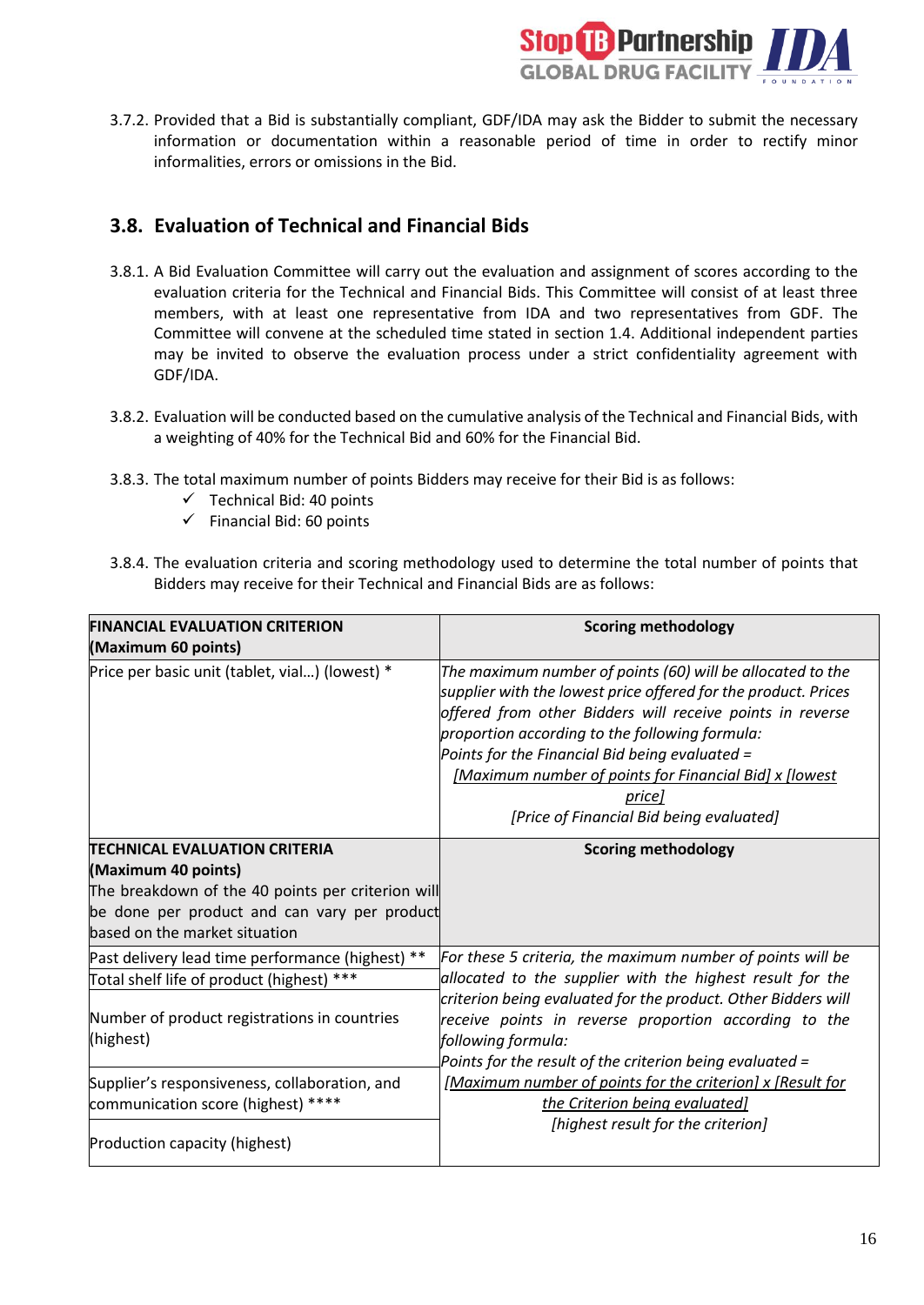

| Batch size (smallest)          | The maximum number of points will be allocated to the<br>supplier with the smallest batch size for the product. Batch<br>size offered from other Bidders for the same product will<br>receive points in reverse proportion according to the<br>following formula:<br>Points for the batch size being evaluated =<br>[Maximum number of points for batch size] x [smallest<br>batch size]<br>[Batch size being evaluated] |
|--------------------------------|--------------------------------------------------------------------------------------------------------------------------------------------------------------------------------------------------------------------------------------------------------------------------------------------------------------------------------------------------------------------------------------------------------------------------|
| 1 Minimum Order Quantity (MOQ) | The maximum number of points will be allocated to suppliers<br>who offer a MOQ of 1. Suppliers who offer a MOQ above 1 will<br>get 0 point.                                                                                                                                                                                                                                                                              |

*\* Price per unit (tablet, vial) offered for the EXW INCOTERM.*

*\*\** Past delivery lead time performance - *Historical performance on delivery lead times (promised date of delivery versus actual date of delivery) will be used in the evaluation of performance in terms of delivery time. For this ITB, performance will be measured per order line, over the full period of validity of the last LTA of a duration of 12 months or more, including extensions, if any*.

*In cases where there is no supply history for a specific product/supplier, the following methodology will be used for assigning a performance score:*

- ✓ *If there is inadequate or non-existent product-specific history (i.e., the supplier has been part of the GDF/IDA activities but has not previously supplied the product in question), the average performance of the supplier across all other relevant products will be considered;*
- ✓ *If there isinadequate or non-existentsupplier history (i.e., the supplier is new to the GDF/IDA activities or has not supplied any products during the evaluation period), a Supplier Performance Score will be assigned that reflects the average score of all eligible suppliers for that product.*

*\*\*\* Total shelf life of product: for products with a shelf life below 24 months, GDF/IDA reserves the right to not consider the product for evaluation.*

- \*\*\*\* *Responsiveness, collaboration, and communication score*
	- ✓ *Responsiveness*
		- *Timely feedback on Purchase Order Status Overview - Suppliers are requested to send the response on the order status (clear and complete) within 3 working days from the date of request.*
		- *Timely and complete and clear updates on delays - The delays should be communicated at least 7 days before the due date with clear explanation of the delays and mitigation plan, if any.*
	- ✓ *Supplier's collaboration and communication*
		- *Supportiveness towards operational requests and measure the collaboration with low/medium and high categories.*
- 3.8.5. The evaluation and scores assigned to each product offered by suppliers will be done based on the evaluation criteria and scoring methodology listed in section 3.8.4. to reach the scope of the ITB as described in section 2.
- 3.8.6. GDF/IDA will be under no obligation to reveal or discuss with any Bidder how the Technical and Financial Bids were assessed, or to provide any other information related to the selection process. GDF/IDA will only provide upon suppliers request the total points allocated between the Technical and Financial Bids, as stated in section 3.8.3, concerning their Bid only. Bidders whose Bids are not selected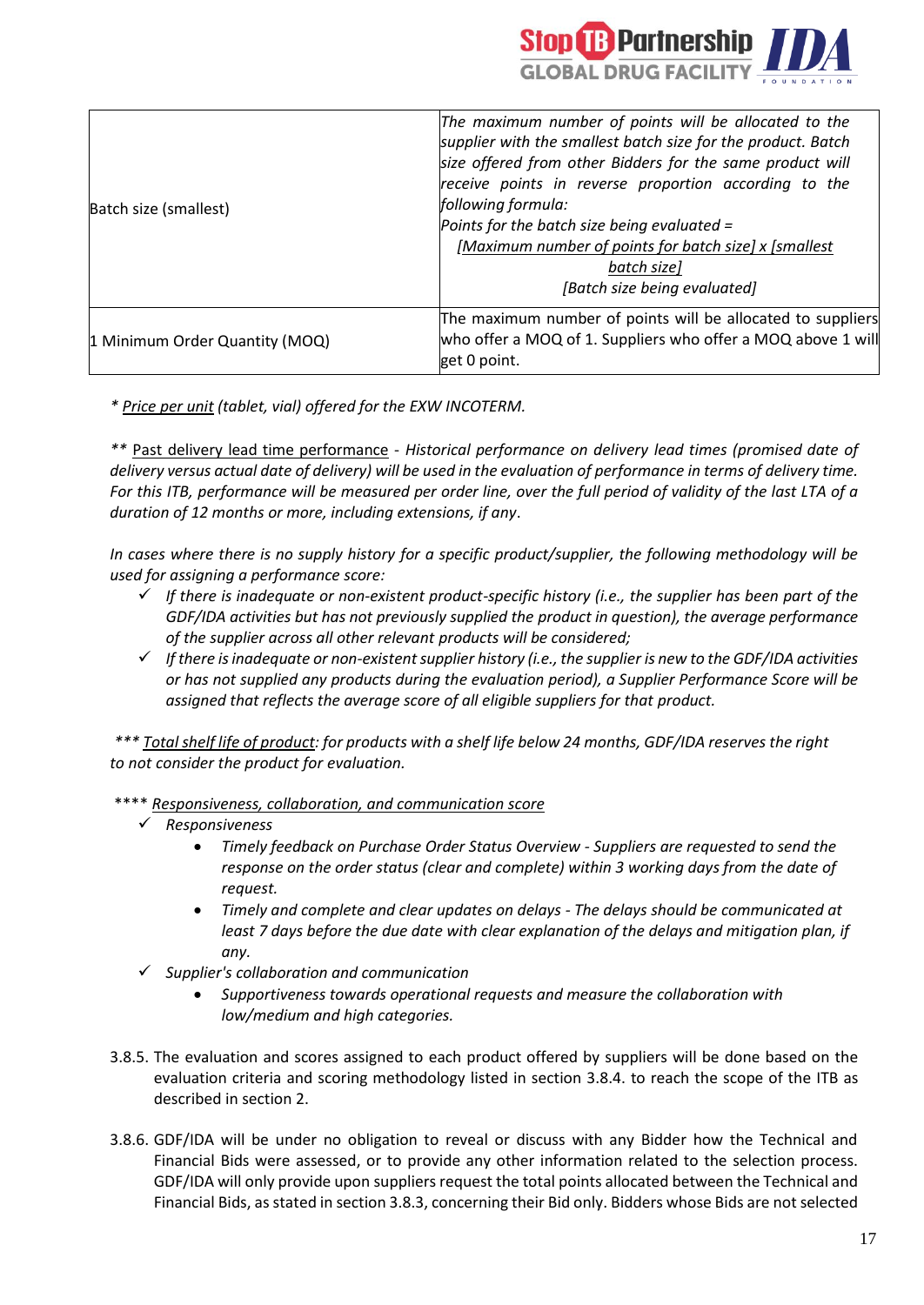

will be notified in writing of this fact and shall have no claim whatsoever to any kind of compensation or justification.

- 3.8.7. The competitive range of the Bids quoted is considered to be within a maximum delta of +15% from the average price of all eligible products of the same Bid Item. Suppliers that quote a price per unit that falls outside of the competitive range may still be awarded LTAs, but with no market share allocation.
- 3.8.8. If it is the opinion of GDF/IDA that the prices offered by a supplier for particular product(s) are not reasonable, the supplier may be requested to provide proper justification for such increase along with substantiated evidence within 1–2 working days.
- 3.8.9. GDF/IDA expressly reserves the right without liability or penalty to any party to:
	- a) Reject any or all Bids;
	- b) Invalidate any Bid received from a Bidder who, in the opinion of GDF/IDA, is not in a position to perform the contract;
	- c) Accept part of a Bid;

### <span id="page-17-0"></span>**3.9. Bid adjudication and market share allocation**

- 3.9.1. The Bid adjudication will be carried out by a Bid Adjudication Committee. This Committee will consist of at least two members, with a least one representative from IDA and one representative from GDF. The Committee will convene at the scheduled time stated in section 1.4. Additional independent parties may be invited to observe the adjudication process under a strict confidentiality agreement with GDF/IDA.
- 3.9.2. The Bid Adjudication Committee will make its final decision based on the Bid evaluation outcomes presented by the Bid Evaluation Committee. The Bid Adjudication Committee will operate by consensus. If consensus cannot be reached, GDF's representative will decide the outcome.
- 3.9.3. Although GDF/IDA will make multiple awards for commonly used products<sup>2</sup> in order to maintain enough suppliers in the market to ensure a sustainable and secure supply of quality-assured products to its clients, there is no guarantee that all eligible Bidders will be considered for market share allocation.

#### 3.9.4. Market share allocation:

- 3.9.4.1. For commonly used products, market share allocation is indicative, based on a primary/secondary/tertiary and auxiliary supplier status as per the outcomes of the ITB; it is implemented per product based on the estimated total quantity to be purchased over the contract period (see Annex H), as follows:
	- a. 100% for primary/sole suppliers
	- b. 60%/40% for primary/secondary suppliers
	- c. 50%/30%/20% for primary/secondary/tertiary suppliers
	- d. 0% for auxiliary suppliers.
- 3.9.4.2. For non-commonly used products<sup>3</sup> for which more than one (1) supplier will be awarded, no market share allocation will be granted to awarded suppliers. Allocation of quantities to be purchased per supplier will be done case by case depending on the supplier's lead time availability of the product against the requested delivery date from the clients and clients' preferences, including but not limited to packaging and shelf life.

 $^2$  Commonly used products: medicines with more than 5 million basic units estimated as per Annex H of this ITB

<sup>3</sup> Non-commonly used products: medicines with less than 5 million basic units estimated as per Annex H of this ITB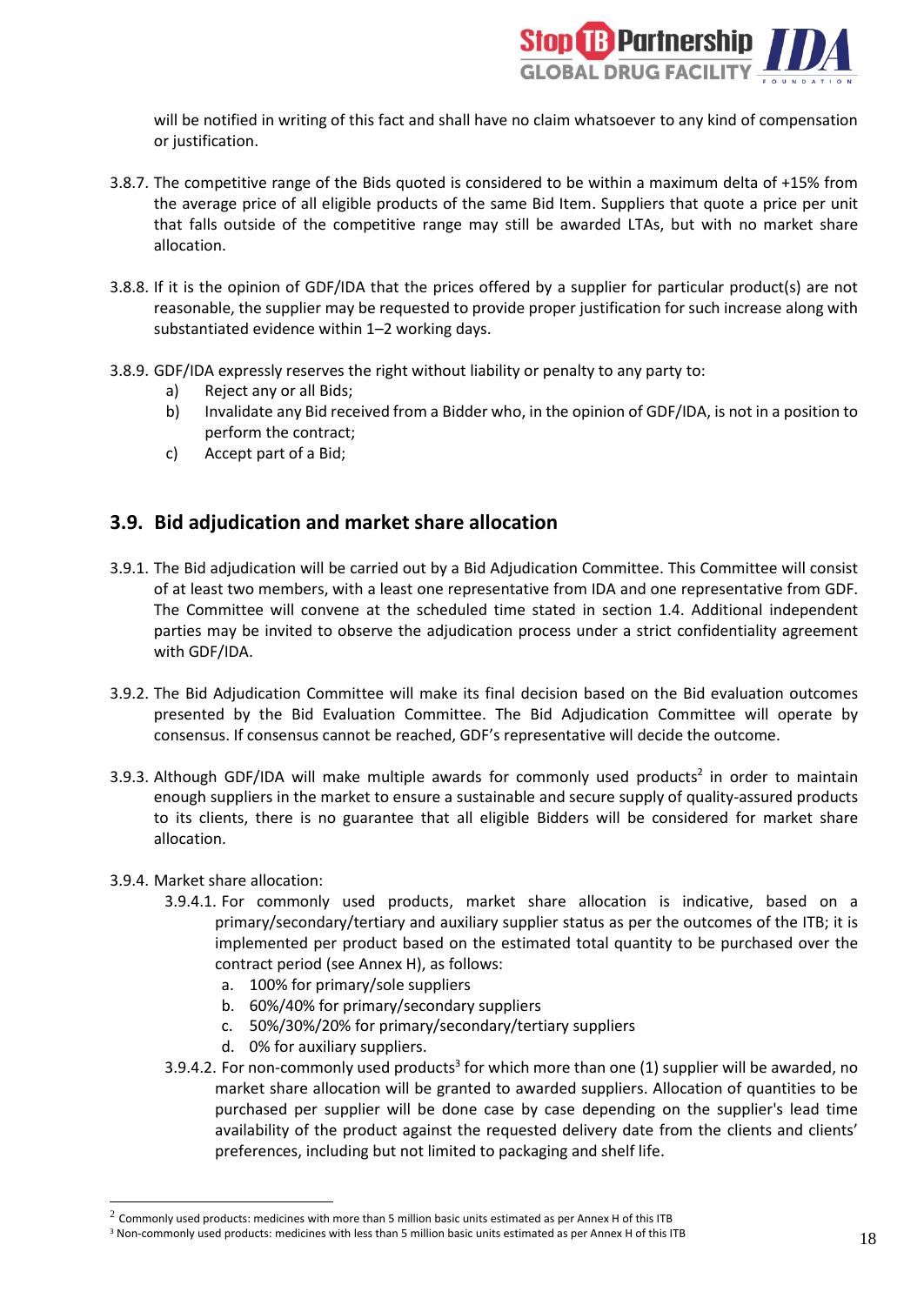

- 3.9.5. In order to improve supply security and only in the cases when GDF/IDA has less than 3 qualified suppliers for commonly used products, GDF/IDA reserves the right to allocate 10% of the total market share of the anticipated total quantity to be purchased over the contract period to "new" supplier. A "new" supplier is a market entrant having no past LTAs with IDA for supplying TB medicines. In this case, the market share allocation will be as follows:
	- 90%/10% primary/new supplier
	- 54%/36%/10% for primary/secondary/new supplier

In case more than one "new" supplier per product is eligible, the 10% of the total market share will be distributed among these suppliers.

- 3.9.6. For sole suppliers, GDF/IDA reservesthe right to negotiate the price of the product offered irrespective of the ITB cycle.
- 3.9.7. While auxiliary suppliers will sign LTAs without market share allocation, they may receive POs based on specific country requests or as deemed otherwise necessary by GDF/IDA.
- 3.9.8. GDF/IDA's principles for market share allocation are as follows:
	- a. If there is no WHO PQP/SRA-approved product but only ERP-approved product(s), the ERPapproved product(s) will be considered for market share allocation.
	- b. When there are at least two WHO PQP/SRA-approved products, ERP-approved product(s) will not be considered for market share allocation, except in cases where the production capacity of the WHO PQP/SRA-approved products is insufficient to cover the estimated quantities in the necessary timeframe.
	- c. In other cases, including but not limited to the case where only one WHO PQP/SRA-approved product is available and there are ERP-approved product(s), the market share allocation, if applicable, between WHO PQP/SRA and ERP-approved products will be at the sole discretion of the Bid Adjudication Committee.
	- d. When a product has been offered in a different package size than requested, the supplier may be awarded auxiliary supplier status without market share allocation; however, the supplier may receive POs based on specific country requests.
- 3.9.9. IDA on behalf of GDF will award LTAs based on the requirements as stated in this ITB document and the market share allocation (where applicable) resulting from the ITB. However, GDF/IDA reserves the right – at no cost to GDF/IDA – to adjust or cancel the orders placed and/or market share allocation for product(s) awarded to suppliers over the valid period of the LTA, and/or to suspend or terminate the LTA and reallocate quantities to other contracted suppliers at its sole discretion for any of the following reasons:
	- a) The supplier's inability to deliver against agreed lead times for any reason, including a force majeure event;
	- b) The lapse of necessary regulatory approval or certification;
	- c) The occurrence of any unforeseen event because of which the GDF/IDA determines a tangible risk that the supply or price continuity cannot be maintained;
	- d) The supplier's failure to meet performance standards (including but not limited to compliance with actual lead times, responsiveness, production capacity, importation requirements, registration status). IDA will assess supplier performance quarterly. If a supplier is underperforming, GDF/IDA may issue an order for only a limited quantity until satisfactory performance can be established;
	- e) A change in the WHO-recommended treatment regimens, the enactment of which will materially impact the demand profile for the supplied products during the LTA period;
	- f) Failure in quality of the manufactured products or failure in quality of one or more of its components (API, excipients). In this case, even orders already produced can be cancelled;
	- g) The supplier's uncured material breach(es) of the LTA or violation of the IDA code of conduct;
	- h) Client preferences, including but not limited to packaging and shelf life.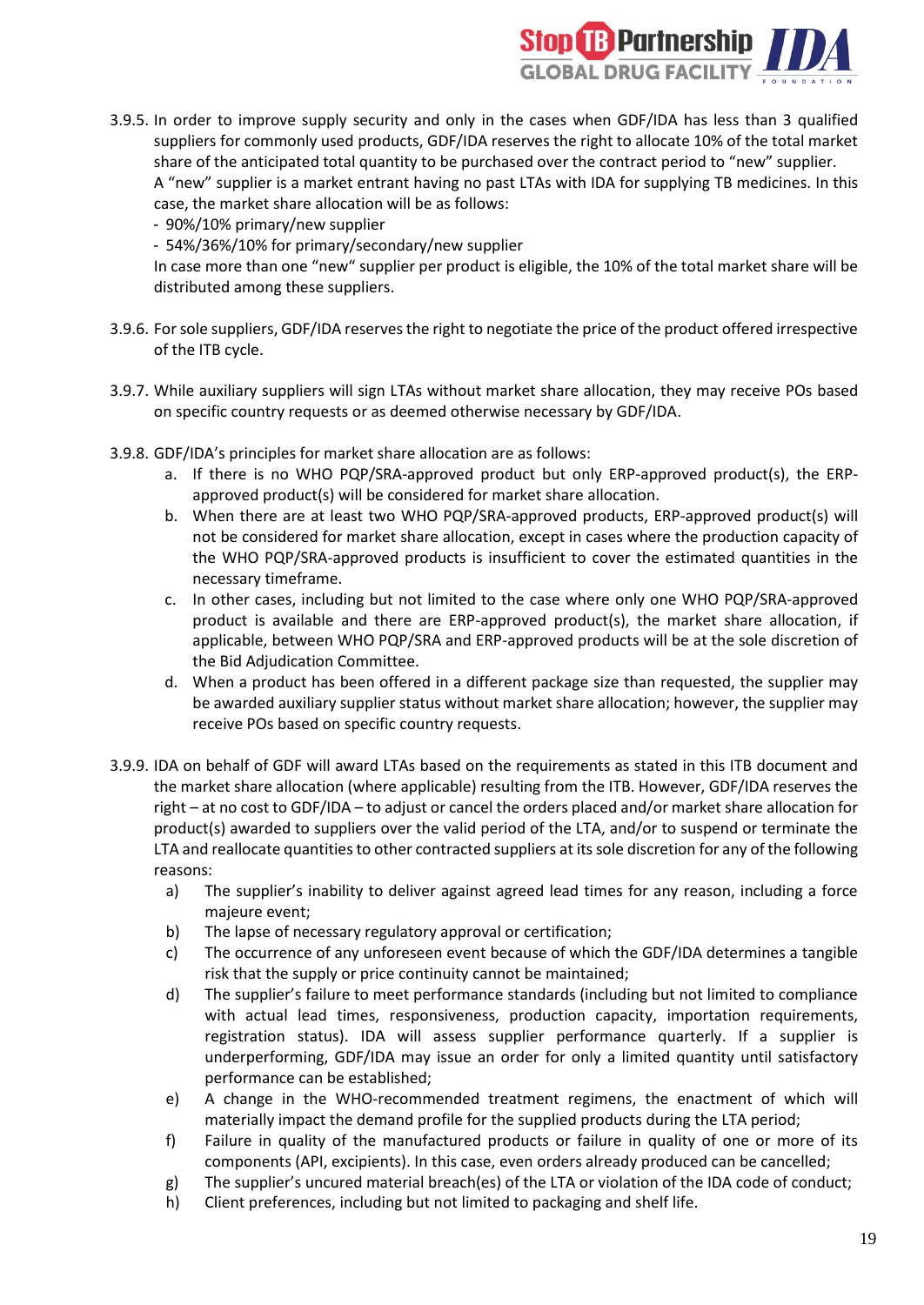

### <span id="page-19-0"></span>**3.10. Notification of awards to Bidders**

- 3.10.1. IDA will notify all qualified Bidders in writing of the outcomes of the ITB prior to the expiration of the period of Bid validity and at the scheduled time stated in section 1.4.
- 3.10.2. If a correction in the awards is required, this will be communicated to all awardees.
- 3.10.3. The awards of this ITB will supersede the awards of the previous ITBs for identical products, and new LTAs will be issued accordingly.

### <span id="page-19-1"></span>**3.11. Requests for Clarifications or Complaints after ITB awarding**

- 3.11.1. After the outcomes of the ITB have been communicated to Bidders, the Bidder has the right to file a Request for Clarification or to file a Formal Complaint on the outcomes of the ITB. If a correction in the awards is published at a later stage, a shortened deadline for Request for Clarification or Formal Complaint may be announced by GDF/IDA.
- 3.11.2. The Request for Clarification or the Formal Complaint should be sent only to the contacts listed in section 1.5 and should be filed within three (3) working days after the notification of the outcomes of the ITB being communicated.
- 3.11.3. Only *Annex K - Form for Requests for Clarifications or Complaints after ITB awarding* with one option clearly selected shall be used for the submission of either a Request for Clarification, or a Formal Complaint.
- 3.11.4. If the Bidder files a Request for Clarification within the deadline as per section 3.11.2, IDA shall, on behalf of GDF, provide a written response to the Bidder within three (3) working days after the submission deadline for the Request for Clarification.
- 3.11.5. If the Bidder files a Formal Complaint within the deadline as per section 3.11.2, GDF/IDA will establish a Complaint Review Committee. This Complaint Review Committee will be comprised of independent representatives from both GDF and IDA who were not members of the Bid Evaluation or Adjudication Committees. If required, the Complaint Review Committee may also include representatives from other agencies or external independent experts.
- 3.11.6. The Complaint Review Committee will review the complaint and provide its decision to the Bidder within five (5) working days of receiving the Formal Complaint. The decision of the Complaint Review Committee is final, and the Complaint Review Committee will be under no obligation to reveal the details of the review. If deemed necessary, GDF/IDA will modify the ITB awards in line with the decision of the Complaint Review Committee.
- 3.11.7. Formal Complaints must only be filed by Bidders. Complaints filed by third parties will not be considered.

### <span id="page-19-2"></span>**3.12. Bidder warranties**

- 3.12.1. If successful, the Bidder warrants that:
	- a. All TB medicines and related products offered are identical in all aspects of manufacturing and quality to that approved by WHO PQP and/or the relevant SRA and/or the ERP. This includes, but is not limited to, the following:
		- I. FPP formulation and specifications;
		- II. Method and site of manufacture;